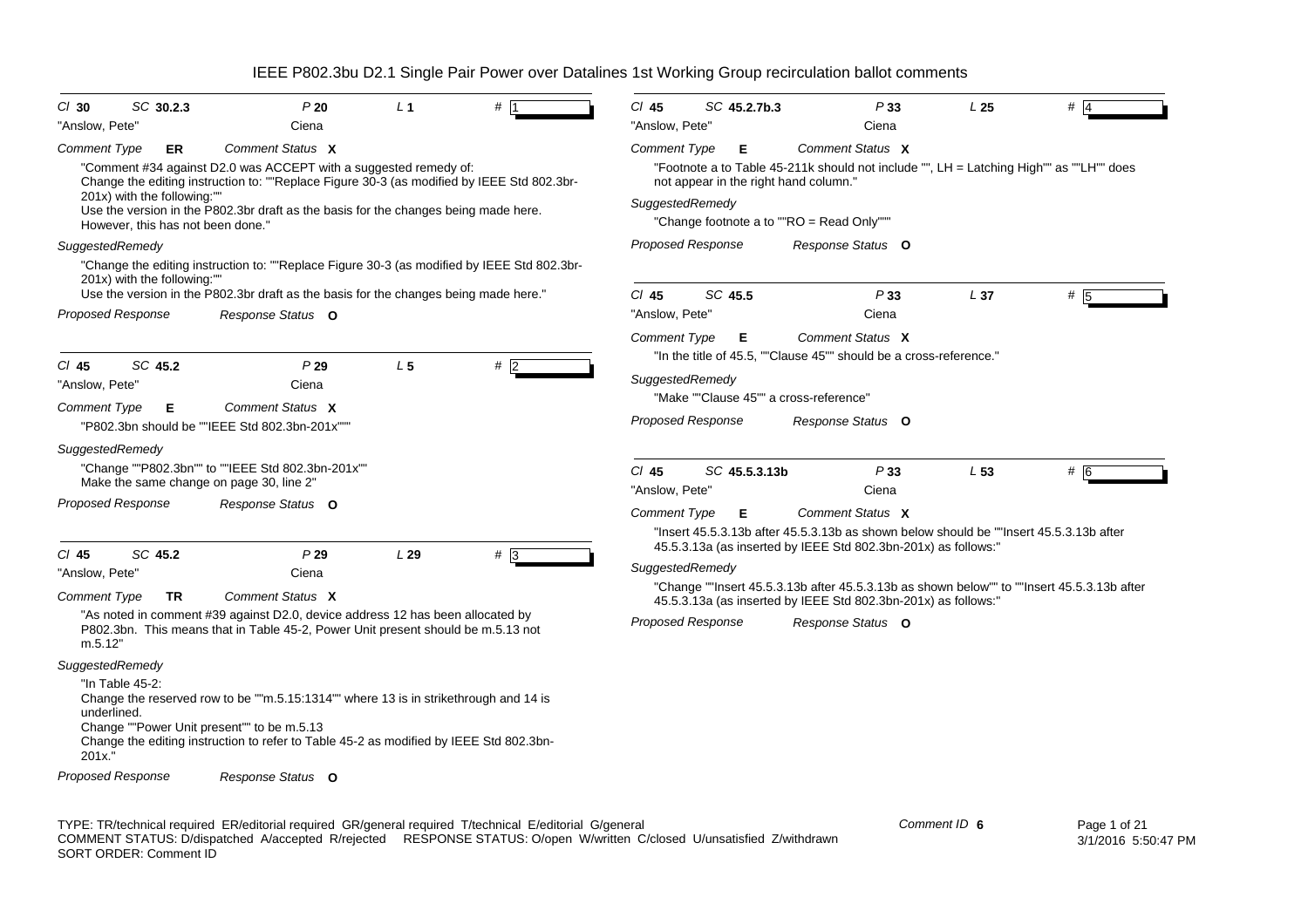| SC 104.3<br>$CI$ 104                                         | P38                                                                                                                                                                                                                                                                                                                                                                                                                                                     | L <sub>18</sub> | # 17 | $Cl$ 00             | SC <sub>0</sub>                                         | P <sub>0</sub>                                         | L <sub>0</sub>                                                                    | # 10                                                                                                                                                                                                                                                                               |
|--------------------------------------------------------------|---------------------------------------------------------------------------------------------------------------------------------------------------------------------------------------------------------------------------------------------------------------------------------------------------------------------------------------------------------------------------------------------------------------------------------------------------------|-----------------|------|---------------------|---------------------------------------------------------|--------------------------------------------------------|-----------------------------------------------------------------------------------|------------------------------------------------------------------------------------------------------------------------------------------------------------------------------------------------------------------------------------------------------------------------------------|
| "Anslow, Pete"                                               | Ciena                                                                                                                                                                                                                                                                                                                                                                                                                                                   |                 |      | "Brown, Matt"       |                                                         | <b>APM</b>                                             |                                                                                   |                                                                                                                                                                                                                                                                                    |
| <b>Comment Type</b><br>Е<br>"The IEEE style manual contains: | Comment Status X                                                                                                                                                                                                                                                                                                                                                                                                                                        |                 |      | Comment Type        | Е                                                       | Comment Status X                                       |                                                                                   | Draft 2.0 comment #56 was accepted but does not appear to have been implemented.                                                                                                                                                                                                   |
|                                                              | ""Digits should be separated into groups of three, counting from the decimal point toward<br>the left and right. The groups should be separated by a space, and not a comma, period, or<br>dash. If the magnitude of the number is less than one, the decimal point should be<br>preceded by a zero. In numbers of four digits, the space is not necessary, unless four-digit<br>numbers are grouped in a column with numbers of five digits or more."" |                 |      | SuggestedRemedy     | Implement D2.0 comment #56.<br><b>Proposed Response</b> | Response Status O                                      |                                                                                   |                                                                                                                                                                                                                                                                                    |
| SuggestedRemedy                                              |                                                                                                                                                                                                                                                                                                                                                                                                                                                         |                 |      |                     |                                                         |                                                        |                                                                                   |                                                                                                                                                                                                                                                                                    |
| "Change ""1,360"" to ""1360"""                               |                                                                                                                                                                                                                                                                                                                                                                                                                                                         |                 |      | $Cl$ 00             | SC <sub>0</sub>                                         | P <sub>0</sub>                                         | L <sub>0</sub>                                                                    | $#$ 11                                                                                                                                                                                                                                                                             |
| Proposed Response                                            | Response Status O                                                                                                                                                                                                                                                                                                                                                                                                                                       |                 |      | "Brown, Matt"       |                                                         | <b>APM</b>                                             |                                                                                   |                                                                                                                                                                                                                                                                                    |
| SC 104.8.2.2<br>$CI$ 104                                     | P66                                                                                                                                                                                                                                                                                                                                                                                                                                                     | L <sub>35</sub> | #8   | <b>Comment Type</b> | Е                                                       | Comment Status X                                       | Draft 2.0 comment #55 was accepted but not appear to have been implemented.       |                                                                                                                                                                                                                                                                                    |
| "Anslow, Pete"                                               | Ciena                                                                                                                                                                                                                                                                                                                                                                                                                                                   |                 |      | SuggestedRemedy     | Implement D2.0 comment #55.                             |                                                        |                                                                                   |                                                                                                                                                                                                                                                                                    |
| <b>Comment Type</b><br>Е                                     | Comment Status X<br>"Comment #49 against D2.0 was ACCEPT with a suggested remedy of:<br>In the title of 104.7, the first sentence of 104.7.1, in the Table in 104.7.2.2, and in the title<br>of 104.7.4, change the text after ""Clause 104,"" to ""Single-Pair Power over Data Lines<br>(PoDL)"" to match the title of Clause 104.<br>However, this has not been done in the Table in 104.7.2.2 (now 104.8.2.2)"                                       |                 |      | C/104               | <b>Proposed Response</b><br>SC 104.4.3.6                | Response Status O<br>$P$ 44                            | L <sub>22</sub>                                                                   | # 12                                                                                                                                                                                                                                                                               |
| SuggestedRemedy                                              |                                                                                                                                                                                                                                                                                                                                                                                                                                                         |                 |      | "Dove, Daniel"      |                                                         | Dove Networking Solut                                  |                                                                                   |                                                                                                                                                                                                                                                                                    |
|                                                              | "in the Table in 104.8.2.2, change the text after ""Clause 104,"" to ""Single-Pair Power over<br>Data Lines (PoDL)"" to match the title of Clause 104."                                                                                                                                                                                                                                                                                                 |                 |      | <b>Comment Type</b> | <b>TR</b>                                               | Comment Status X                                       | in the diagram. Figure 104-7 addresses only the case for when pi powered is TRUE. | There is no method for transitioning from the SLEEP state to the OVERLOAD state shown                                                                                                                                                                                              |
| <b>Proposed Response</b>                                     | Response Status O                                                                                                                                                                                                                                                                                                                                                                                                                                       |                 |      | SuggestedRemedy     |                                                         |                                                        |                                                                                   |                                                                                                                                                                                                                                                                                    |
| SC 104.8.2.2<br>$Cl$ 104<br>"Anslow, Pete"                   | P66<br>Ciena                                                                                                                                                                                                                                                                                                                                                                                                                                            | $L$ 41          | # 9  |                     |                                                         | Either approach works, but the TF should decide this." |                                                                                   | "See attached figure (Figure 104-4 modified) for a recommended change. Another method,<br>less preferred, would be to rely strictly on the text in paragraph 3 of 104.4.6.2.1. Finally,<br>another approach is to create another ""Sleeping Overload State Diagram"" see attached. |
| <b>Comment Type</b><br>Е                                     | Comment Status X<br>"The clean version of the draft has ""xx"" in red strikethrough font in the table in 104.8.2.2"                                                                                                                                                                                                                                                                                                                                     |                 |      |                     | <b>Proposed Response</b>                                | Response Status O                                      |                                                                                   |                                                                                                                                                                                                                                                                                    |
| SuggestedRemedy                                              | "Change ""802.3xxbu-201x"" to ""802.3bu-201x"""                                                                                                                                                                                                                                                                                                                                                                                                         |                 |      |                     |                                                         |                                                        |                                                                                   |                                                                                                                                                                                                                                                                                    |
| <b>Proposed Response</b>                                     | Response Status O                                                                                                                                                                                                                                                                                                                                                                                                                                       |                 |      |                     |                                                         |                                                        |                                                                                   |                                                                                                                                                                                                                                                                                    |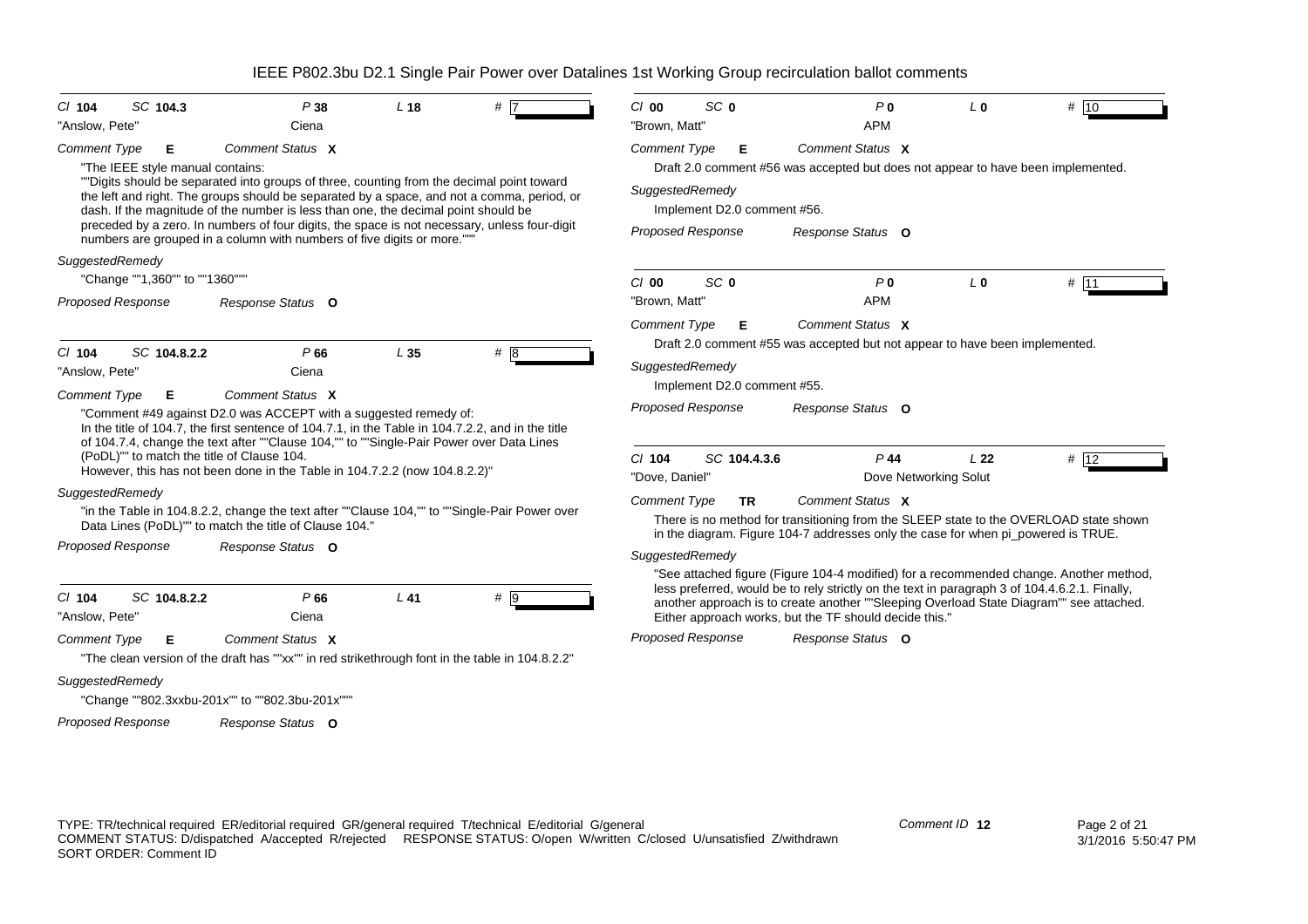| # 13<br>SC 104.4.6.2.1<br>$P$ 48<br>$Cl$ 104<br>L4<br>Dove Networking Solut<br>"Dove, Daniel"                                                                                                                                                                                                                                                                                                                                                                                                                                           | SC 104.5.3.6<br>$Cl$ 104<br>P <sub>52</sub><br># $16$<br>L26<br>Dove Networking Solut<br>"Dove, Daniel"                                                                                                                                                                                                                                                                                                                                                                                                                                                                                              |
|-----------------------------------------------------------------------------------------------------------------------------------------------------------------------------------------------------------------------------------------------------------------------------------------------------------------------------------------------------------------------------------------------------------------------------------------------------------------------------------------------------------------------------------------|------------------------------------------------------------------------------------------------------------------------------------------------------------------------------------------------------------------------------------------------------------------------------------------------------------------------------------------------------------------------------------------------------------------------------------------------------------------------------------------------------------------------------------------------------------------------------------------------------|
| Comment Status X<br><b>Comment Type</b><br>TR.<br>"The following is ambiguous ""During operation in any other state when the PSE is<br>enabled, "<br>SuggestedRemedy<br>"Change ""During operation in any other state when the PSE is enabled, "" to ""During<br>operation in any state other than POWER_UP or POWER_ON when the PSE is enabled,"""<br><b>Proposed Response</b><br>Response Status O                                                                                                                                    | Comment Status X<br><b>Comment Type</b><br>Е<br>This is super-minor nit. The spacing of text within the state boxes is not consistent.<br>SuggestedRemedy<br>"If you have time, resize the boxes to fit the text with equal spacing on top/bottom of the<br>box relative to text."<br><b>Proposed Response</b><br>Response Status O                                                                                                                                                                                                                                                                  |
| $P$ 48<br>$Cl$ 104<br>SC 104.4.6.2.2<br>L <sub>16</sub><br>$#$ 14<br>Dove Networking Solut<br>"Dove, Daniel"<br>Comment Status X<br><b>Comment Type</b><br><b>TR</b><br>"Text says ""A PSE shall transition from the SLEEP state to the POWER UP state."" but<br>there is no arc from the SLEEP to the POWER_UP state. I think this is not correct. Nor are<br>the terms defining this transition shown in the logic."<br>SuggestedRemedy<br>"Replace ""POWER UP"" with ""DETECTION"""<br><b>Proposed Response</b><br>Response Status O | SC 104.5.3.6<br>P <sub>52</sub><br>L26<br># $17$<br>$Cl$ 104<br>Dove Networking Solut<br>"Dove, Daniel"<br>Comment Status X<br><b>Comment Type</b><br><b>TR</b><br>"There is a ""do_sccp_done"" statement in the DO_CLASSIFICATION state. I cannot<br>figure out what this means. do_sccp is a function. It should be called as do_sccp and then<br>perhaps an exit condition would be do sccp done."<br>SuggestedRemedy<br>"replace ""do sccp done"" with ""do sccp""<br>Maybe, add ""do_sccp_done"" into logic with Vpd > Vsig_disable to leave the state.<br>(do_sccp_done * Vpd > Vsig_disable." |
| # 15<br>SC 104.5.3.3<br>$CI$ 104<br>P <sub>52</sub><br>$L$ 43<br>Dove Networking Solut<br>"Dove, Daniel"<br>Comment Status X<br><b>Comment Type</b><br><b>TR</b><br>"In the definition of sccp_reset_pulse, there is no detailed specification for this variable."<br>SuggestedRemedy<br>"Insert the following reference<br>""a SCCP reset pulse per Figure 104-13 as described in 104.7.3.1""<br><b>Proposed Response</b><br>Response Status O                                                                                         | <b>Proposed Response</b><br>Response Status O<br>SC 1.4<br>Cl <sub>1</sub><br>P <sub>18</sub><br>L <sub>1</sub><br># 18<br>Dove Networking Solut<br>"Dove, Daniel"<br>Comment Status X<br><b>Comment Type</b><br><b>TR</b><br>No definition for PoDL PD<br>SuggestedRemedy<br>Add a definition for PoDL PD<br><b>Proposed Response</b><br>Response Status O                                                                                                                                                                                                                                          |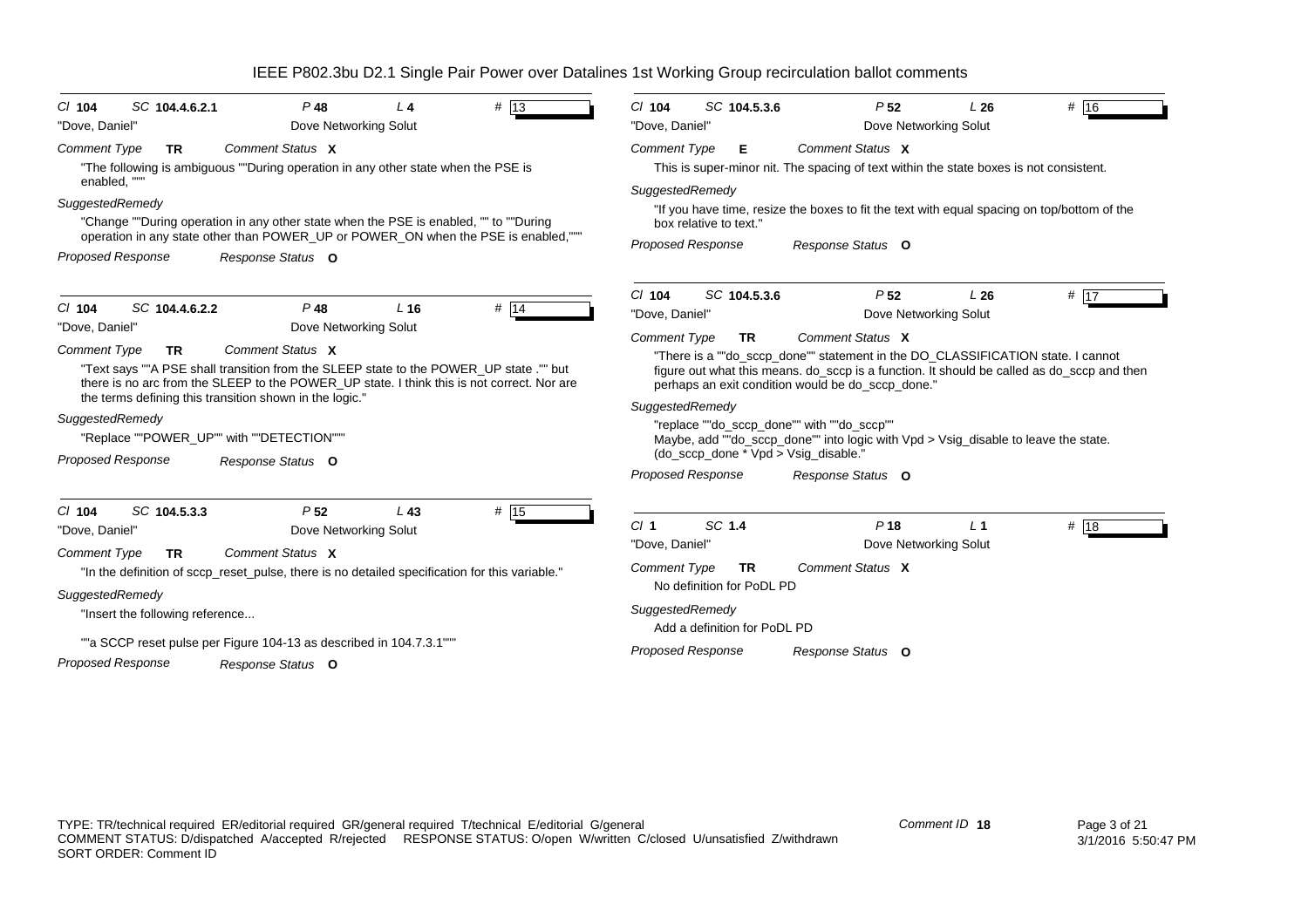| SC 104.1<br>SC 30.15.1.1.3<br># $ 19$<br>P23<br>L32<br>$CI$ 104<br>P35<br>L <sub>1</sub><br>$CI$ 30<br>Dove Networking Solut<br>Dove Networking Solut<br>"Dove, Daniel"<br>"Dove, Daniel"<br>Comment Status X<br>Comment Status X<br><b>Comment Type</b><br><b>TR</b><br>Comment Type<br><b>TR</b><br>The intro lacks a few elements of clarity<br>"This section is not matching the description in clause 45, nor does the description of PSE<br>Status accurately represent the states that the PSE would be in for a given status."<br>SuggestedRemedy<br>SuggestedRemedy<br>"Replace ""two optional power entities, a Powered Device (PD) and Power Sourcing<br>"Status => STATE as follows;<br>Equipment (PSE), for use with supported Ethernet Physical Layers."" with ""two optional<br>$disabeled \Rightarrow DISABLE$<br>power entities, a PoDL Powered Device (PD) and PoDL Power Sourcing Equipment (PSE),<br>searching => DETECTION, DETECTION_EVAL, CLASSIFICATION,<br>for use with supported single-pair Ethernet Physical Layers. Throughout this clause, PoDL<br>CLASSIFICATION_EVAL,<br>PSE and PoDL PD will be referred to as PSE and PD respectively.""<br>delivering power $\Rightarrow$ POWER UP and POWER ON,<br><b>Proposed Response</b><br>Response Status O<br>sleeping => SETTLE_SLEEP and SLEEP<br>Proposed Response<br>Response Status O<br>SC 104.1.2<br>P35<br>$Cl$ 104<br>L38<br>"Dove, Daniel"<br>Dove Networking Solut<br>$P$ 43<br>#20<br>$CI$ 45<br>SC 45.2.7b.2.9<br>L50<br>Comment Status X<br><b>Comment Type</b><br><b>TR</b><br>Dove Networking Solut<br>"Dove, Daniel"<br>I think its important to clarify that PoDL is intended for single-pair Ethernet Physical Layers<br><b>Comment Type</b><br>Comment Status X<br><b>TR</b><br>SuggestedRemedy<br>"This section is not matching the description in clause 30, nor does the description of PSE<br>"Replace ""supported Ethernet Physical 38 Layers."" with ""supported single-pair Ethernet<br>Status accurately represent the states that the PSE would be in for a given status."<br>Physical 38 Layers."""<br><b>Proposed Response</b><br>SuggestedRemedy<br>Response Status O<br>"Status => STATE as follows:<br>$disabeled \Rightarrow DISABLE$<br>searching => DETECTION, DETECTION_EVAL, CLASSIFICATION,<br>$P$ 42<br>$CI$ 104<br>SC 104.4.3.6<br>L <sub>5</sub><br><b>CLASSIFICATION EVAL,</b><br>"Dove, Daniel"<br>Dove Networking Solut<br>delivering power => POWER_UP and POWER_ON,<br>sleeping => SETTLE_SLEEP and SLEEP<br>Comment Status X<br>Comment Type<br><b>TR</b><br>"START variable is not defined and arguably unnecessary At worst, it removes the implicit<br><b>Proposed Response</b><br>ability to return to DISABLED state at any time mr_pse_enable = false. The State Diagram<br>Response Status O<br>will naturally start at the DISABLED state, but cannot return there if the START variable<br>were not true. If so, many arcs in the state diagram would be missing."<br>SuggestedRemedy<br>"Remove ""START"" variable from the diagram" |        |
|---------------------------------------------------------------------------------------------------------------------------------------------------------------------------------------------------------------------------------------------------------------------------------------------------------------------------------------------------------------------------------------------------------------------------------------------------------------------------------------------------------------------------------------------------------------------------------------------------------------------------------------------------------------------------------------------------------------------------------------------------------------------------------------------------------------------------------------------------------------------------------------------------------------------------------------------------------------------------------------------------------------------------------------------------------------------------------------------------------------------------------------------------------------------------------------------------------------------------------------------------------------------------------------------------------------------------------------------------------------------------------------------------------------------------------------------------------------------------------------------------------------------------------------------------------------------------------------------------------------------------------------------------------------------------------------------------------------------------------------------------------------------------------------------------------------------------------------------------------------------------------------------------------------------------------------------------------------------------------------------------------------------------------------------------------------------------------------------------------------------------------------------------------------------------------------------------------------------------------------------------------------------------------------------------------------------------------------------------------------------------------------------------------------------------------------------------------------------------------------------------------------------------------------------------------------------------------------------------------------------------------------------------------------------------------------------------------------------------------------------------------------------------------------------------------------------------------------------------------------------------------------------------------------------------------------------------------------------------------------------------------------------------------------------------------------------------|--------|
|                                                                                                                                                                                                                                                                                                                                                                                                                                                                                                                                                                                                                                                                                                                                                                                                                                                                                                                                                                                                                                                                                                                                                                                                                                                                                                                                                                                                                                                                                                                                                                                                                                                                                                                                                                                                                                                                                                                                                                                                                                                                                                                                                                                                                                                                                                                                                                                                                                                                                                                                                                                                                                                                                                                                                                                                                                                                                                                                                                                                                                                                           | # 21   |
|                                                                                                                                                                                                                                                                                                                                                                                                                                                                                                                                                                                                                                                                                                                                                                                                                                                                                                                                                                                                                                                                                                                                                                                                                                                                                                                                                                                                                                                                                                                                                                                                                                                                                                                                                                                                                                                                                                                                                                                                                                                                                                                                                                                                                                                                                                                                                                                                                                                                                                                                                                                                                                                                                                                                                                                                                                                                                                                                                                                                                                                                           |        |
|                                                                                                                                                                                                                                                                                                                                                                                                                                                                                                                                                                                                                                                                                                                                                                                                                                                                                                                                                                                                                                                                                                                                                                                                                                                                                                                                                                                                                                                                                                                                                                                                                                                                                                                                                                                                                                                                                                                                                                                                                                                                                                                                                                                                                                                                                                                                                                                                                                                                                                                                                                                                                                                                                                                                                                                                                                                                                                                                                                                                                                                                           |        |
|                                                                                                                                                                                                                                                                                                                                                                                                                                                                                                                                                                                                                                                                                                                                                                                                                                                                                                                                                                                                                                                                                                                                                                                                                                                                                                                                                                                                                                                                                                                                                                                                                                                                                                                                                                                                                                                                                                                                                                                                                                                                                                                                                                                                                                                                                                                                                                                                                                                                                                                                                                                                                                                                                                                                                                                                                                                                                                                                                                                                                                                                           |        |
|                                                                                                                                                                                                                                                                                                                                                                                                                                                                                                                                                                                                                                                                                                                                                                                                                                                                                                                                                                                                                                                                                                                                                                                                                                                                                                                                                                                                                                                                                                                                                                                                                                                                                                                                                                                                                                                                                                                                                                                                                                                                                                                                                                                                                                                                                                                                                                                                                                                                                                                                                                                                                                                                                                                                                                                                                                                                                                                                                                                                                                                                           |        |
|                                                                                                                                                                                                                                                                                                                                                                                                                                                                                                                                                                                                                                                                                                                                                                                                                                                                                                                                                                                                                                                                                                                                                                                                                                                                                                                                                                                                                                                                                                                                                                                                                                                                                                                                                                                                                                                                                                                                                                                                                                                                                                                                                                                                                                                                                                                                                                                                                                                                                                                                                                                                                                                                                                                                                                                                                                                                                                                                                                                                                                                                           |        |
|                                                                                                                                                                                                                                                                                                                                                                                                                                                                                                                                                                                                                                                                                                                                                                                                                                                                                                                                                                                                                                                                                                                                                                                                                                                                                                                                                                                                                                                                                                                                                                                                                                                                                                                                                                                                                                                                                                                                                                                                                                                                                                                                                                                                                                                                                                                                                                                                                                                                                                                                                                                                                                                                                                                                                                                                                                                                                                                                                                                                                                                                           |        |
|                                                                                                                                                                                                                                                                                                                                                                                                                                                                                                                                                                                                                                                                                                                                                                                                                                                                                                                                                                                                                                                                                                                                                                                                                                                                                                                                                                                                                                                                                                                                                                                                                                                                                                                                                                                                                                                                                                                                                                                                                                                                                                                                                                                                                                                                                                                                                                                                                                                                                                                                                                                                                                                                                                                                                                                                                                                                                                                                                                                                                                                                           | #22    |
|                                                                                                                                                                                                                                                                                                                                                                                                                                                                                                                                                                                                                                                                                                                                                                                                                                                                                                                                                                                                                                                                                                                                                                                                                                                                                                                                                                                                                                                                                                                                                                                                                                                                                                                                                                                                                                                                                                                                                                                                                                                                                                                                                                                                                                                                                                                                                                                                                                                                                                                                                                                                                                                                                                                                                                                                                                                                                                                                                                                                                                                                           |        |
|                                                                                                                                                                                                                                                                                                                                                                                                                                                                                                                                                                                                                                                                                                                                                                                                                                                                                                                                                                                                                                                                                                                                                                                                                                                                                                                                                                                                                                                                                                                                                                                                                                                                                                                                                                                                                                                                                                                                                                                                                                                                                                                                                                                                                                                                                                                                                                                                                                                                                                                                                                                                                                                                                                                                                                                                                                                                                                                                                                                                                                                                           |        |
|                                                                                                                                                                                                                                                                                                                                                                                                                                                                                                                                                                                                                                                                                                                                                                                                                                                                                                                                                                                                                                                                                                                                                                                                                                                                                                                                                                                                                                                                                                                                                                                                                                                                                                                                                                                                                                                                                                                                                                                                                                                                                                                                                                                                                                                                                                                                                                                                                                                                                                                                                                                                                                                                                                                                                                                                                                                                                                                                                                                                                                                                           |        |
|                                                                                                                                                                                                                                                                                                                                                                                                                                                                                                                                                                                                                                                                                                                                                                                                                                                                                                                                                                                                                                                                                                                                                                                                                                                                                                                                                                                                                                                                                                                                                                                                                                                                                                                                                                                                                                                                                                                                                                                                                                                                                                                                                                                                                                                                                                                                                                                                                                                                                                                                                                                                                                                                                                                                                                                                                                                                                                                                                                                                                                                                           |        |
|                                                                                                                                                                                                                                                                                                                                                                                                                                                                                                                                                                                                                                                                                                                                                                                                                                                                                                                                                                                                                                                                                                                                                                                                                                                                                                                                                                                                                                                                                                                                                                                                                                                                                                                                                                                                                                                                                                                                                                                                                                                                                                                                                                                                                                                                                                                                                                                                                                                                                                                                                                                                                                                                                                                                                                                                                                                                                                                                                                                                                                                                           |        |
|                                                                                                                                                                                                                                                                                                                                                                                                                                                                                                                                                                                                                                                                                                                                                                                                                                                                                                                                                                                                                                                                                                                                                                                                                                                                                                                                                                                                                                                                                                                                                                                                                                                                                                                                                                                                                                                                                                                                                                                                                                                                                                                                                                                                                                                                                                                                                                                                                                                                                                                                                                                                                                                                                                                                                                                                                                                                                                                                                                                                                                                                           |        |
|                                                                                                                                                                                                                                                                                                                                                                                                                                                                                                                                                                                                                                                                                                                                                                                                                                                                                                                                                                                                                                                                                                                                                                                                                                                                                                                                                                                                                                                                                                                                                                                                                                                                                                                                                                                                                                                                                                                                                                                                                                                                                                                                                                                                                                                                                                                                                                                                                                                                                                                                                                                                                                                                                                                                                                                                                                                                                                                                                                                                                                                                           | $#$ 23 |
|                                                                                                                                                                                                                                                                                                                                                                                                                                                                                                                                                                                                                                                                                                                                                                                                                                                                                                                                                                                                                                                                                                                                                                                                                                                                                                                                                                                                                                                                                                                                                                                                                                                                                                                                                                                                                                                                                                                                                                                                                                                                                                                                                                                                                                                                                                                                                                                                                                                                                                                                                                                                                                                                                                                                                                                                                                                                                                                                                                                                                                                                           |        |
|                                                                                                                                                                                                                                                                                                                                                                                                                                                                                                                                                                                                                                                                                                                                                                                                                                                                                                                                                                                                                                                                                                                                                                                                                                                                                                                                                                                                                                                                                                                                                                                                                                                                                                                                                                                                                                                                                                                                                                                                                                                                                                                                                                                                                                                                                                                                                                                                                                                                                                                                                                                                                                                                                                                                                                                                                                                                                                                                                                                                                                                                           |        |
|                                                                                                                                                                                                                                                                                                                                                                                                                                                                                                                                                                                                                                                                                                                                                                                                                                                                                                                                                                                                                                                                                                                                                                                                                                                                                                                                                                                                                                                                                                                                                                                                                                                                                                                                                                                                                                                                                                                                                                                                                                                                                                                                                                                                                                                                                                                                                                                                                                                                                                                                                                                                                                                                                                                                                                                                                                                                                                                                                                                                                                                                           |        |
|                                                                                                                                                                                                                                                                                                                                                                                                                                                                                                                                                                                                                                                                                                                                                                                                                                                                                                                                                                                                                                                                                                                                                                                                                                                                                                                                                                                                                                                                                                                                                                                                                                                                                                                                                                                                                                                                                                                                                                                                                                                                                                                                                                                                                                                                                                                                                                                                                                                                                                                                                                                                                                                                                                                                                                                                                                                                                                                                                                                                                                                                           |        |
|                                                                                                                                                                                                                                                                                                                                                                                                                                                                                                                                                                                                                                                                                                                                                                                                                                                                                                                                                                                                                                                                                                                                                                                                                                                                                                                                                                                                                                                                                                                                                                                                                                                                                                                                                                                                                                                                                                                                                                                                                                                                                                                                                                                                                                                                                                                                                                                                                                                                                                                                                                                                                                                                                                                                                                                                                                                                                                                                                                                                                                                                           |        |
| <b>Proposed Response</b><br>Response Status O                                                                                                                                                                                                                                                                                                                                                                                                                                                                                                                                                                                                                                                                                                                                                                                                                                                                                                                                                                                                                                                                                                                                                                                                                                                                                                                                                                                                                                                                                                                                                                                                                                                                                                                                                                                                                                                                                                                                                                                                                                                                                                                                                                                                                                                                                                                                                                                                                                                                                                                                                                                                                                                                                                                                                                                                                                                                                                                                                                                                                             |        |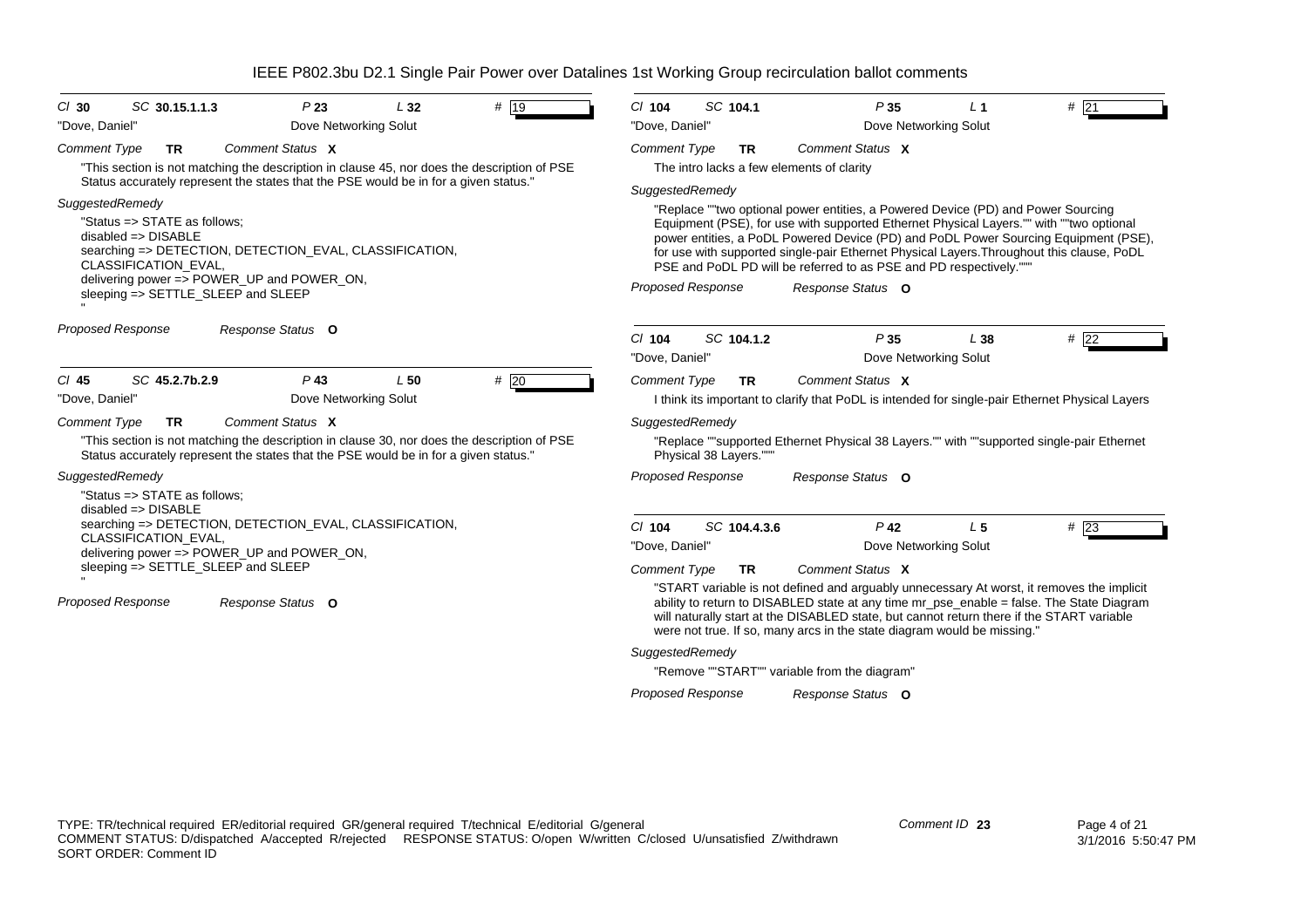| SC 104.4.3.6<br>$Cl$ 104                                                                      | $P$ 42                                                                                                                                                                                                                                                                                                                                                                                                                                                                        | L <sub>17</sub> | #24 | SC Intro<br>$Cl$ Intro                                                                                              | P <sub>3</sub>                                                                                                                                                                                                                                                                                                                                                                                                                                                                                                            | L <sub>55</sub> | # $\overline{27}$ |  |  |
|-----------------------------------------------------------------------------------------------|-------------------------------------------------------------------------------------------------------------------------------------------------------------------------------------------------------------------------------------------------------------------------------------------------------------------------------------------------------------------------------------------------------------------------------------------------------------------------------|-----------------|-----|---------------------------------------------------------------------------------------------------------------------|---------------------------------------------------------------------------------------------------------------------------------------------------------------------------------------------------------------------------------------------------------------------------------------------------------------------------------------------------------------------------------------------------------------------------------------------------------------------------------------------------------------------------|-----------------|-------------------|--|--|
| "Dove, Daniel"                                                                                | Dove Networking Solut                                                                                                                                                                                                                                                                                                                                                                                                                                                         |                 |     | "Dove, Daniel"<br>Dove Networking Solut                                                                             |                                                                                                                                                                                                                                                                                                                                                                                                                                                                                                                           |                 |                   |  |  |
| <b>Comment Type</b><br><b>ER</b>                                                              | Comment Status X<br>detection_done is placed too far away from the arc.                                                                                                                                                                                                                                                                                                                                                                                                       |                 |     | <b>Comment Type</b><br>ER                                                                                           | Comment Status X<br>"The copyright and page number alignment is not consistent with IEEE 802.3-2015. They                                                                                                                                                                                                                                                                                                                                                                                                                 |                 |                   |  |  |
| SuggestedRemedy<br>Move it closer to the arc.                                                 |                                                                                                                                                                                                                                                                                                                                                                                                                                                                               |                 |     |                                                                                                                     | should be opposing each other on the same line, above the statement ""unapproved IEEE<br>standards draft"" with the number on right-side for odd pages, number on the lef- side for<br>even pages. See IEEE P802.3bm for example."                                                                                                                                                                                                                                                                                        |                 |                   |  |  |
| <b>Proposed Response</b>                                                                      | Response Status O                                                                                                                                                                                                                                                                                                                                                                                                                                                             |                 |     | SuggestedRemedy                                                                                                     | Reformat to consistency with existing standard                                                                                                                                                                                                                                                                                                                                                                                                                                                                            |                 |                   |  |  |
| SC 104.4.3.6<br>$Cl$ 104<br>"Dove, Daniel"                                                    | $P$ 42<br>Dove Networking Solut                                                                                                                                                                                                                                                                                                                                                                                                                                               | L <sub>31</sub> | #25 | <b>Proposed Response</b>                                                                                            | Response Status O                                                                                                                                                                                                                                                                                                                                                                                                                                                                                                         |                 |                   |  |  |
| <b>Comment Type</b><br>ER                                                                     | Comment Status X                                                                                                                                                                                                                                                                                                                                                                                                                                                              |                 |     | SC Intro<br>C/ Intro                                                                                                | P <sub>3</sub>                                                                                                                                                                                                                                                                                                                                                                                                                                                                                                            | L 55            | $#$ 28            |  |  |
| with the operation."<br>SuggestedRemedy<br>Proposed Response<br>SC 104.7.4.5<br>C/104         | "In the RESTART and IDLE states, pi_sleeping is set to TRUE. I understand that the real<br>goal within those states is to pre-bias the PI, but the name of the variable is inconsistent<br>"Create a new variable ""pi prebias"" in 104.4.3.3 that has the same effect on the pi, but<br>does not suggest the PSE is sleeping. Replace pi_sleeping assignments in RESTART,<br>IDLE states and insert pi_prebias <= false in the DETECTION state."<br>Response Status O<br>P65 | $L$ 46          | #26 | "Dove. Daniel"<br><b>Comment Type</b><br>ER<br>SuggestedRemedy<br><b>Proposed Response</b>                          | Dove Networking Solut<br>Comment Status X<br>"The page numbering for intro material is inconsistent with other draft documents. See<br>802.3bm for instance, where intro page numbers are in roman numeral. What we call page<br>17 on our draft, should be page 1. All prior pages use Roman numerals."<br>Reformat to consistency with existing standard<br>Response Status O                                                                                                                                           |                 |                   |  |  |
| "Dove, Daniel"<br><b>Comment Type</b><br>$\mathsf{T}$<br>SuggestedRemedy<br>Proposed Response | Dove Networking Solut<br>Comment Status X<br>"Figure 104-17 refers to a ""modified preamble"" but I can find no reference elsewhere in<br>the spec to this term. I believe its an artifact of SCCP specification in industry data sheets."<br>"Replace ""modified preamble"" with ""contents of the CLASS_TYPE_INFO Register"""<br>Response Status O                                                                                                                          |                 |     | SC Intro<br>C/ Intro<br>"Dove, Daniel"<br><b>Comment Type</b><br>ER.<br>SuggestedRemedy<br><b>Proposed Response</b> | P <sub>12</sub><br>Dove Networking Solut<br>Comment Status X<br>"IEEE protocol for use of TM is to use it for the very first instance of a trademarked name.<br>For each of the IEEE Std's shown in this list, the TM should follow."<br>"Example replace IEEE Std 802.3bw-2015 with IEEE Std 802.3bwTM-2015, same for the<br>other trademarked names in this list. For IEEE Std 802.3bu, this may not be necessary<br>since it will appear earlier in the draft. In that location, the TM applies."<br>Response Status O | L <sub>13</sub> | #29               |  |  |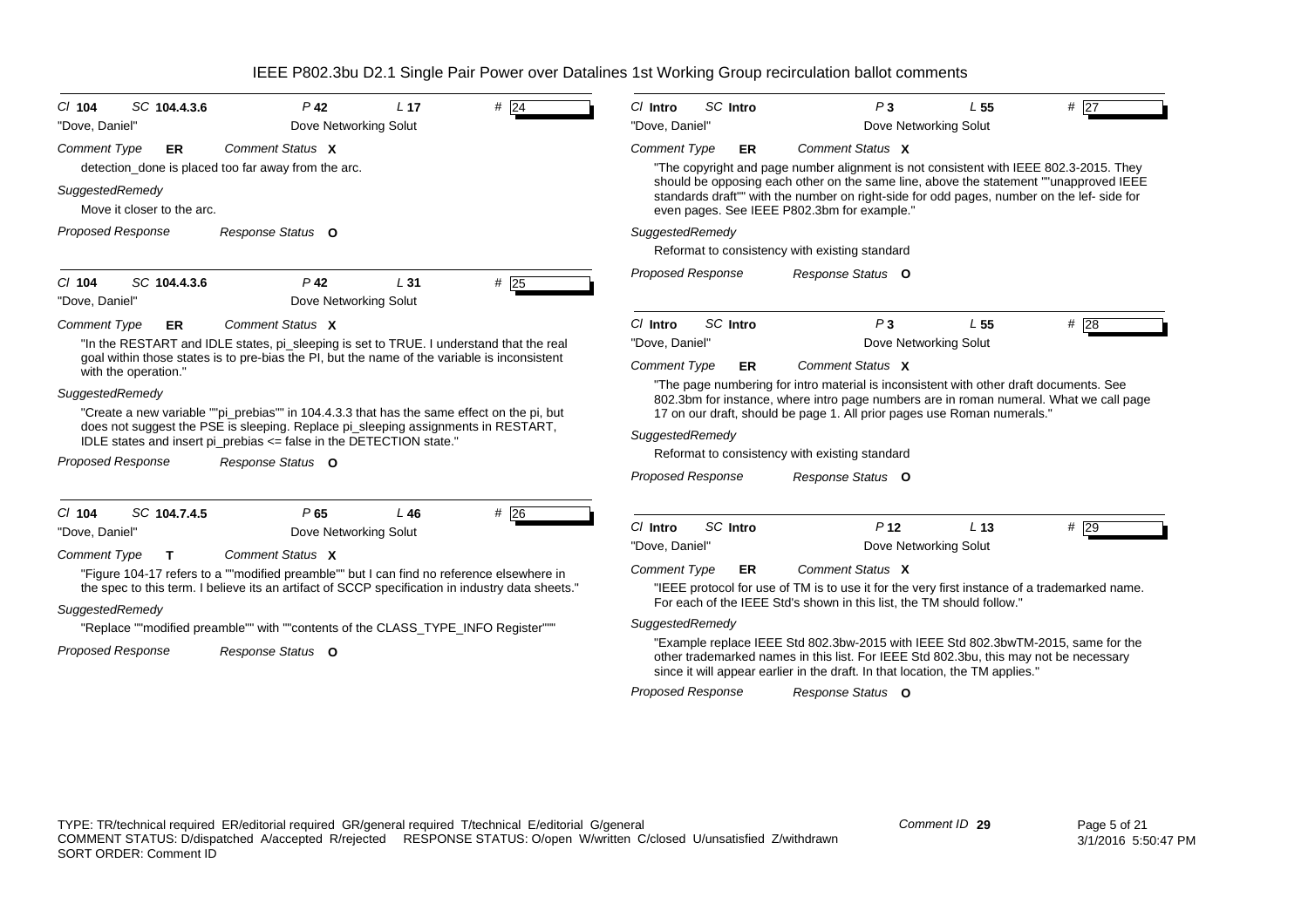| SC 104.4.4                                                                                                                                                                                                                                                                                        | SC 104.5.4                                                                                                                                                                                                                         |
|---------------------------------------------------------------------------------------------------------------------------------------------------------------------------------------------------------------------------------------------------------------------------------------------------|------------------------------------------------------------------------------------------------------------------------------------------------------------------------------------------------------------------------------------|
| $#$ 30                                                                                                                                                                                                                                                                                            | #33                                                                                                                                                                                                                                |
| $P$ 44                                                                                                                                                                                                                                                                                            | $Cl$ 104                                                                                                                                                                                                                           |
| $Cl$ 104                                                                                                                                                                                                                                                                                          | P <sub>52</sub>                                                                                                                                                                                                                    |
| L23                                                                                                                                                                                                                                                                                               | L <sub>52</sub>                                                                                                                                                                                                                    |
| Linear Technology Cor                                                                                                                                                                                                                                                                             | "Gardner, Andrew"                                                                                                                                                                                                                  |
| "Gardner, Andrew"                                                                                                                                                                                                                                                                                 | <b>Linear Technology Cor</b>                                                                                                                                                                                                       |
| Comment Status X                                                                                                                                                                                                                                                                                  | Comment Status X                                                                                                                                                                                                                   |
| Comment Type                                                                                                                                                                                                                                                                                      | <b>Comment Type</b>                                                                                                                                                                                                                |
| <b>TR</b>                                                                                                                                                                                                                                                                                         | <b>TR</b>                                                                                                                                                                                                                          |
| "Detection is mandatory for PoDL PSEs that perform classification, but it is redundant with                                                                                                                                                                                                       | "Implementation of the physical signature is required for PDs that support classification,                                                                                                                                         |
| classification."                                                                                                                                                                                                                                                                                  | but the ability to perform classification makes the physical signature redundant."                                                                                                                                                 |
| SuggestedRemedy                                                                                                                                                                                                                                                                                   | SuggestedRemedy                                                                                                                                                                                                                    |
| Make detection optional for PSEs that perform classification as proposed in                                                                                                                                                                                                                       | Make implemenation of the physical signature optional for PDs that support classification                                                                                                                                          |
| gardner_3bu_01_0316.pdf                                                                                                                                                                                                                                                                           | as proposed in gardner_3bu_01_0316.pdf                                                                                                                                                                                             |
| Proposed Response                                                                                                                                                                                                                                                                                 | Proposed Response                                                                                                                                                                                                                  |
| Response Status O                                                                                                                                                                                                                                                                                 | Response Status O                                                                                                                                                                                                                  |
| SC 104.4.4                                                                                                                                                                                                                                                                                        | SC 104.5.6                                                                                                                                                                                                                         |
| $P$ 44                                                                                                                                                                                                                                                                                            | P <sub>54</sub>                                                                                                                                                                                                                    |
| C/ 104                                                                                                                                                                                                                                                                                            | # 34                                                                                                                                                                                                                               |
| L23                                                                                                                                                                                                                                                                                               | $Cl$ 104                                                                                                                                                                                                                           |
| $#$ 31                                                                                                                                                                                                                                                                                            | L30                                                                                                                                                                                                                                |
| Linear Technology Cor                                                                                                                                                                                                                                                                             | "Gardner, Andrew"                                                                                                                                                                                                                  |
| "Gardner, Andrew"                                                                                                                                                                                                                                                                                 | <b>Linear Technology</b>                                                                                                                                                                                                           |
| Comment Status X<br><b>Comment Type</b><br><b>TR</b><br>The existing detection scheme has a loophole that allows a range of simple resistors to<br>pass detection.<br>SuggestedRemedy<br>Implement remedy as proposed in gardner 3bu 01 0316.pdf<br><b>Proposed Response</b><br>Response Status O | Comment Status X<br><b>Comment Type</b><br><b>TR</b><br>There's no symbol indicated for item 6b in table 104-6<br>SuggestedRemedy<br>Add a symbol as CIN Class<br><b>Proposed Response</b><br>Response Status O                    |
| SC 104.4.4.1                                                                                                                                                                                                                                                                                      | SC 104.5.6.                                                                                                                                                                                                                        |
| $P$ 44                                                                                                                                                                                                                                                                                            | $# \overline{35}$                                                                                                                                                                                                                  |
| $#$ 32                                                                                                                                                                                                                                                                                            | $Cl$ 104                                                                                                                                                                                                                           |
| $Cl$ 104                                                                                                                                                                                                                                                                                          | P <sub>54</sub>                                                                                                                                                                                                                    |
| L44                                                                                                                                                                                                                                                                                               | L29                                                                                                                                                                                                                                |
| Linear Technology Cor                                                                                                                                                                                                                                                                             | "Gardner, Andrew"                                                                                                                                                                                                                  |
| "Gardner, Andrew"                                                                                                                                                                                                                                                                                 | <b>Linear Technology</b>                                                                                                                                                                                                           |
| <b>Comment Type</b><br>Comment Status X<br><b>TR</b><br>The detection short circuit current max of 30mA is relatively large compared to the<br>maximum allowed detection current of 16mA. Minimizing the maximum current that can<br>flow during detection and sleep is desirable.                | <b>Comment Type</b><br>Comment Status X<br>There's no minimum input capacitance required for a PD during inrush. Bounding the<br>minimum input capacitance may simplify the design of the PSE inrush circuitry.<br>SuggestedRemedy |
| SuggestedRemedy<br>Reduce the short circuit current (ISC) max from 30mA to 20mA                                                                                                                                                                                                                   | Add minimum values of 1uF where 10uF is the max and 0.5uF where 5uF is the max<br><b>Proposed Response</b><br>Response Status O                                                                                                    |
| <b>Proposed Response</b><br>Response Status O                                                                                                                                                                                                                                                     |                                                                                                                                                                                                                                    |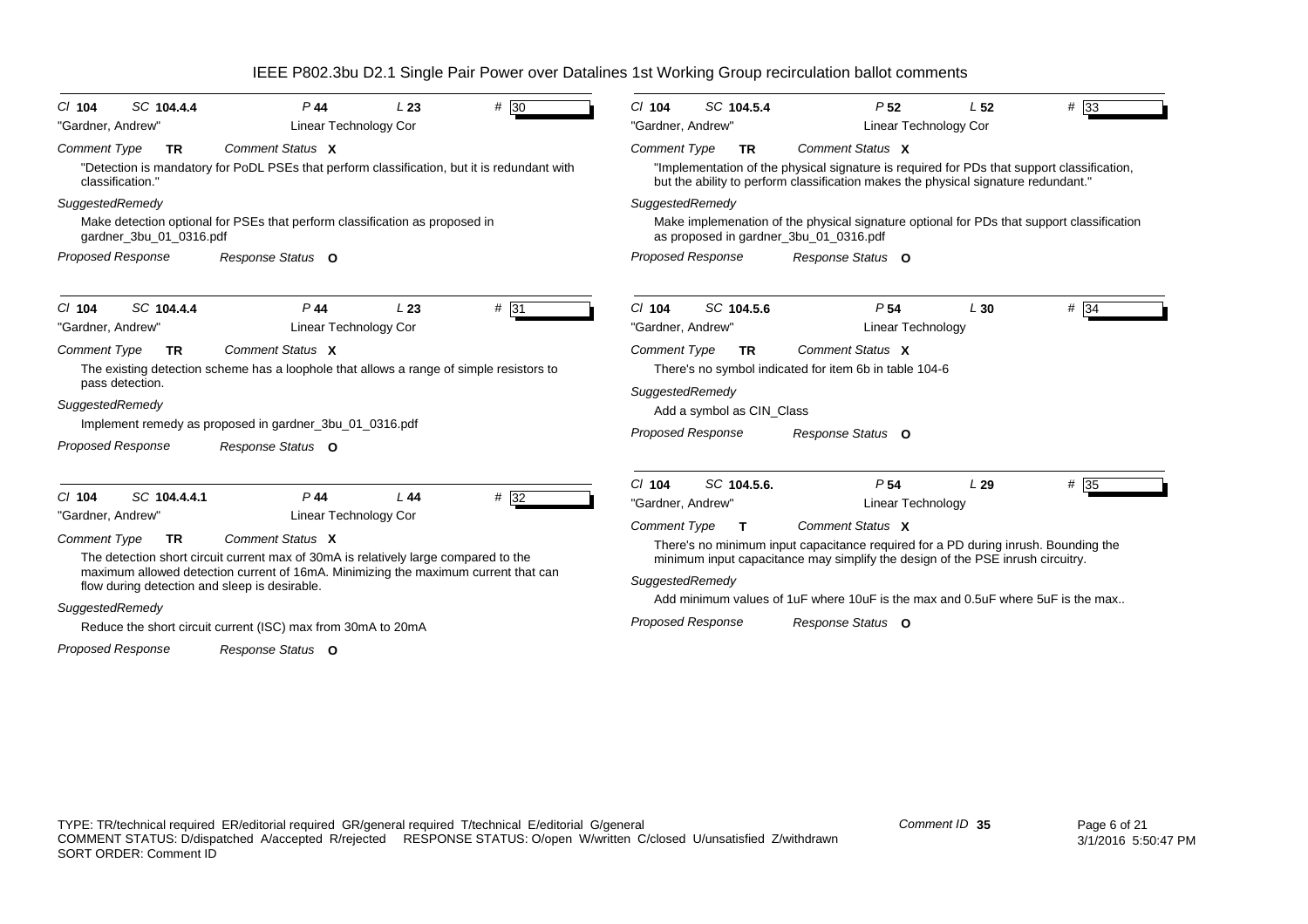| SC 104.7.1<br>$CI$ 104<br>"Gardner, Andrew"                                  | P <sub>59</sub><br>Linear Technology Cor                             | L16            | # 36              | # 39<br>SC 104.7.2<br>P60<br>$CI$ 104<br>14.<br>"Gardner, Andrew"<br>Linear Technology Cor                                                                                                               |
|------------------------------------------------------------------------------|----------------------------------------------------------------------|----------------|-------------------|----------------------------------------------------------------------------------------------------------------------------------------------------------------------------------------------------------|
| <b>Comment Type</b><br>ER                                                    | Comment Status X<br>Font size in Figure 104-11 is less than 9 point. |                |                   | Comment Status X<br><b>Comment Type</b><br>$\mathbf{T}$<br>"The VDD node in Figure 104-12 has no obvious relationship to the PD PI. Also, the use of<br>a diode symbol in this figure is limiting."      |
| SuggestedRemedy<br>Increase font size as needed.                             |                                                                      |                |                   | SuggestedRemedy                                                                                                                                                                                          |
| <b>Proposed Response</b>                                                     | Response Status O                                                    |                |                   | Delete the VDD node and associated connection and replace the remaining diode with a<br>generic rectifier block. Consider deleting Figures 104-11 and 104-12 altogether since they<br>are not normative. |
| SC 104.7.2<br>$Cl$ 104<br>"Gardner, Andrew"                                  | P60<br>Linear Technology Cor                                         | L <sub>1</sub> | $# \overline{37}$ | <b>Proposed Response</b><br>Response Status O                                                                                                                                                            |
| <b>Comment Type</b><br><b>TR</b><br>Figure 104-12 has the PSE PI shorted out | Comment Status X                                                     |                |                   | SC 104.7.3.4<br># 40<br>$Cl$ 104<br>P62<br>$L$ 40<br>"Gardner, Andrew"<br>Linear Technology Cor                                                                                                          |
| SuggestedRemedy                                                              | Place switch controlled by TX output between PI+ and PI-             |                |                   | Comment Status X<br><b>Comment Type</b><br><b>TR</b><br>There is no item specifying the PSE pull-up current.                                                                                             |
| Proposed Response                                                            | Response Status O                                                    |                |                   | SuggestedRemedy<br>"Add a line item for PSE pull-up current and set the min and max to 9mA and 20mA,<br>respectively."                                                                                   |
| SC 104.7.2<br>$Cl$ 104<br>"Gardner, Andrew"                                  | P60<br>Linear Technology Cor                                         | L <sub>4</sub> | # 38              | <b>Proposed Response</b><br>Response Status O                                                                                                                                                            |
| <b>Comment Type</b><br>ER                                                    | Comment Status X<br>Font size in Figure 104-12 is less than 9 point. |                |                   | $Cl$ 104<br>SC 104.7.3.4<br>P62<br># 141<br>L44<br>"Gardner, Andrew"<br><b>Linear Technology Cor</b>                                                                                                     |
| SuggestedRemedy<br>Increase font size as needed.                             |                                                                      |                |                   | Comment Status X<br><b>Comment Type</b><br><b>TR</b><br>There is no max on the PSE pull-up voltage                                                                                                       |
| <b>Proposed Response</b>                                                     | Response Status O                                                    |                |                   | SuggestedRemedy<br>Set the max to 5.5V                                                                                                                                                                   |
|                                                                              |                                                                      |                |                   | Proposed Response<br>Response Status O                                                                                                                                                                   |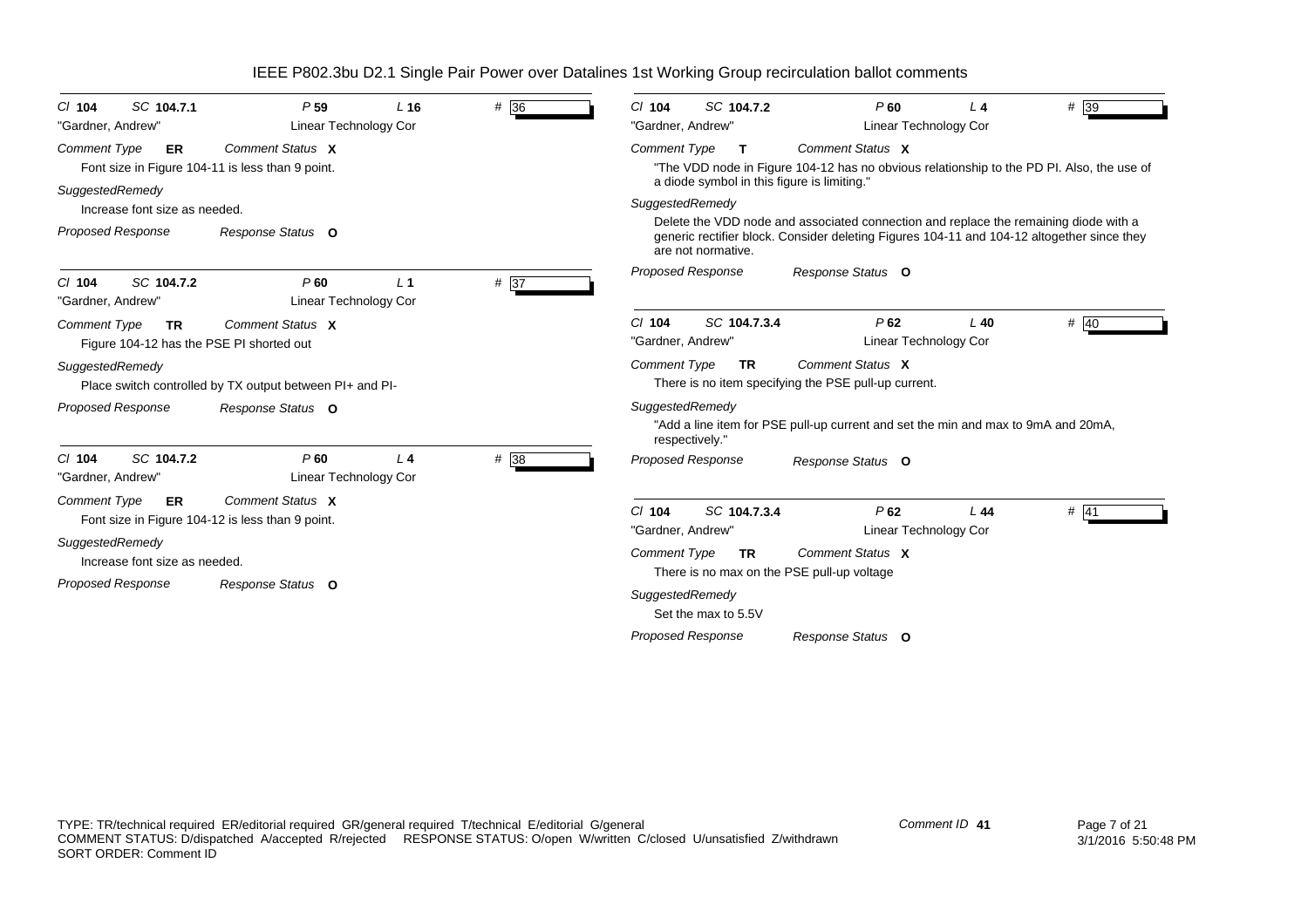| SC 104.7.3.4<br>$CI$ 104<br>"Gardner, Andrew"                | P62<br>Linear Technology Cor                                                                              | $#$ 42<br>$L$ 47 | $Cl$ 104<br>"Gardner, Andrew" | SC 104.4.3.6                 | $P$ 44                                                                                                                                                                                                                         | <b>Linear Technology Cor</b> | L <sub>1</sub>  | # 45        |
|--------------------------------------------------------------|-----------------------------------------------------------------------------------------------------------|------------------|-------------------------------|------------------------------|--------------------------------------------------------------------------------------------------------------------------------------------------------------------------------------------------------------------------------|------------------------------|-----------------|-------------|
| <b>Comment Type</b><br><b>TR</b>                             | Comment Status X                                                                                          |                  | <b>Comment Type</b>           | <b>TR</b>                    | Comment Status X                                                                                                                                                                                                               |                              |                 |             |
|                                                              | There is no max limit on the logic input high logic threshold.                                            |                  | state.                        |                              | The overload state diagram doesn't address overload for states besides the POWER_ON                                                                                                                                            |                              |                 |             |
| SuggestedRemedy<br>Set the max to 4V                         |                                                                                                           |                  | SuggestedRemedy               |                              |                                                                                                                                                                                                                                |                              |                 |             |
| <b>Proposed Response</b>                                     | Response Status O                                                                                         |                  |                               | behavior of the main PSE SD. | Delete Figure 104-7 and rely upon the definition of overload_detected to govern the                                                                                                                                            |                              |                 |             |
|                                                              |                                                                                                           |                  | Proposed Response             |                              | Response Status O                                                                                                                                                                                                              |                              |                 |             |
| SC 104.7.3.4<br>$CI$ 104<br>"Gardner, Andrew"                | P62<br>Linear Technology Cor                                                                              | $#$ 43<br>$L$ 48 |                               |                              |                                                                                                                                                                                                                                |                              |                 |             |
| <b>Comment Type</b><br><b>TR</b>                             | Comment Status X                                                                                          |                  | $Cl$ 104<br>Joseph A.         | SC 104.6.3.1                 | P <sub>57</sub>                                                                                                                                                                                                                |                              | $L$ Eq 1        | # 46        |
|                                                              | There is no min limit on the logic low threshold                                                          |                  | <b>Comment Type</b>           | TR.                          | Comment Status X                                                                                                                                                                                                               |                              |                 | unsatisfied |
| SuggestedRemedy<br>Set the min to 0V                         |                                                                                                           |                  |                               |                              | Change in return loss specificaiton will effect current BroadR-reach compliant 100Mbps<br>PHY's. It should be left to the PHY vendor to determine if the PHY's can tolerate a higher                                           |                              |                 |             |
| <b>Proposed Response</b>                                     | Response Status O                                                                                         |                  | vendors.                      |                              | return loss at < 2Mhz and not be forced by the specification. Impact of this would be<br>different PHY's working with different inductor values. This choice should be left to the                                             |                              |                 |             |
| SC 104.7.3.4<br>$Cl$ 104<br>"Gardner, Andrew"                | P62<br>Linear Technology Cor                                                                              | $#$ 44<br>L62    | SuggestedRemedy               |                              | Remove degradation in return loss from 1 to 2MHz. This comment is only for 100Base-T1                                                                                                                                          |                              |                 |             |
| <b>Comment Type</b><br>TR                                    | Comment Status X<br>Several of the items in Table 104-7 are not referenced by Clause 104.7 baseline text. |                  | <b>Proposed Response</b>      |                              | Response Status O                                                                                                                                                                                                              |                              |                 |             |
| SuggestedRemedy<br>Add references as needed to Clause 104.7. |                                                                                                           |                  | $Cl$ 45<br>"Law, David"       | SC 45.2.7b.2.1               | P <sub>31</sub>                                                                                                                                                                                                                | <b>Hewlett Packard Enter</b> | L <sub>45</sub> | $#$ 47      |
|                                                              |                                                                                                           |                  | <b>Comment Type</b>           | T.                           | Comment Status X                                                                                                                                                                                                               |                              |                 |             |
| Proposed Response                                            | Response Status O                                                                                         |                  |                               |                              | The definition of the Power Removed (13.1.15) bit and the Overload (13.1.11) bit are<br>identical. Both state that 'This bit shall be set to one when the PSE state diagram (see<br>Figure 104-4) enters the state OVERLOAD.'. |                              |                 |             |
|                                                              |                                                                                                           |                  | SuggestedRemedy               |                              |                                                                                                                                                                                                                                |                              |                 |             |
|                                                              |                                                                                                           |                  | Overload bit.                 |                              | Since these two bits are repetitively redundant remove either the Power Removed or                                                                                                                                             |                              |                 |             |
|                                                              |                                                                                                           |                  | <b>Proposed Response</b>      |                              | Response Status O                                                                                                                                                                                                              |                              |                 |             |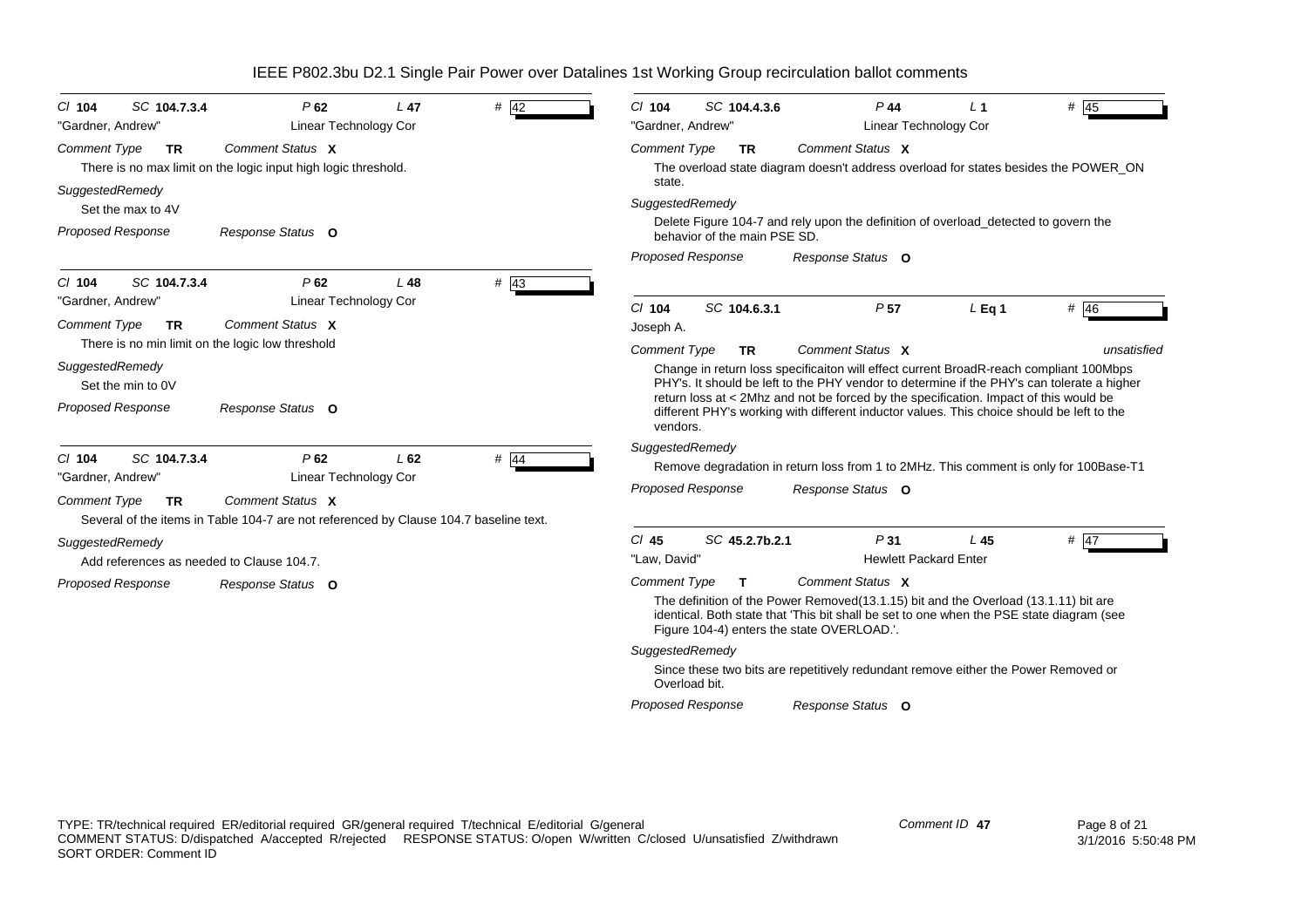| CI 45        | SC 45.2.7b.2.4 | P32                          | L 17 | # 48 |
|--------------|----------------|------------------------------|------|------|
| "Law. David" |                | <b>Hewlett Packard Enter</b> |      |      |

#### *Comment Type* **T***Comment Status***X**

"Subclause 45.2.7b.2.4 states that '... bit shall be set to one when the PSE state diagram (see Figure 104-4) transitions directly from the state CLASSIFICATION\_EVAL to RESTART due to the pi\_detecting variable being asserted false and the pi\_sleeping variable being asserted true.'. The transition from CLASSIFICATION\_EVAL to RESTART however is conditioned on '!valid\_class + !power\_available'. Further, the actions pi\_detecting  $\le$  TRUE and pi\_sleeping  $\le$  FALSE are executed in the DETECTION state which has to be passed through to get to the CLASSIFICATION EVAL state, and no other state changed these variables prior to the CLASSIFICATION\_EVAL state. Hence by definition if the transitions directly from the state CLASSIFICATION\_EVAL to RESTART is taken the pi\_detecting variable cannot be false and the pi\_sleeping variable cannot be true. Isn't it the transition from CLASSIFICATION to RESTART due to tclass\_timer\_done that is a Classification timeout condition, so should this be the condition that sets this bit."

### *SuggestedRemedy*

Suggest that ' The Class Timeout bit shall be set to one when the PSE state diagram (see Figure 104-4) transitions directly from the state CLASSIFICATION\_EVAL to RESTART due to the pi\_detecting variable being asserted false and the pi\_sleeping variable being asserted true.' should be changed to read ' The Class Timeout bit shall be set to one when the PSE state diagram (see Figure 104-4) transitions directly from the state CLASSIFICATION to RESTART due to tclass\_timer\_done.'.

### Update PICS item PODLM5 to match.

*Proposed Response Response Status* **O**

*Cl* **104** *SC* **104.4.3.6** *P* **42** *L* **5** *#* 49"Law, David" The Mewlett Packard Enter

#### *Comment Type* **T***Comment Status***X**

"The entry in to the DISABLED state is condition by on open arrow with the condition 'START \* !mr\_pse\_enable'. The variable 'START' is not defined anywhere, assume this should really be something like 'pse\_reset'. Further, subclause 45.2.7b.1.2 'PSE Enable' and the definition of the mr\_pse\_enable variable in subclause 104.4.3.3 'Variables' both state that when FALSE the operation of the PSE is disabled. If this is the case its inverse can't be locally ANDed with another variable here otherwise the PSE will only be disabled once mr\_pse\_enable is FALSE and the other variable is TRUE. Assume this AND condition should actually be an OR condition."

### *SuggestedRemedy*

Suggest that:

[1] A new state diagram variable 'pse\_reset' is added. It is defined as 'Controls the resetting of the PSE state diagram. Condition that is TRUE until such time as the power supply for the device that contains the PSE overall state diagrams has reached the operating region. It is also TRUE when implementation-specific reasons require reset of PSE functionality.'.

[2] Change the conditions on the open arrow entry to the DISABLED state to be 'pse\_reset + !mr\_pse\_enable'.

#### *Proposed Response Response Status* **O**

| $Cl$ 104            | SC 104.4.3.6 | P 42                                                                                           | L 36 | # 50 |
|---------------------|--------------|------------------------------------------------------------------------------------------------|------|------|
| "Law. David"        |              | <b>Hewlett Packard Enter</b>                                                                   |      |      |
| <b>Comment Type</b> | $\mathbf{T}$ | Comment Status X                                                                               |      |      |
|                     |              | It appears that the variable 'mfvs_timeout' is not defined in subclause 104.4.3.3 'Variables'. |      |      |

### *SuggestedRemedy*

Add a definition for the variable 'mfvs timeout' in subclause 104.4.3.3 'Variables'.

*Proposed Response Response Status* **O**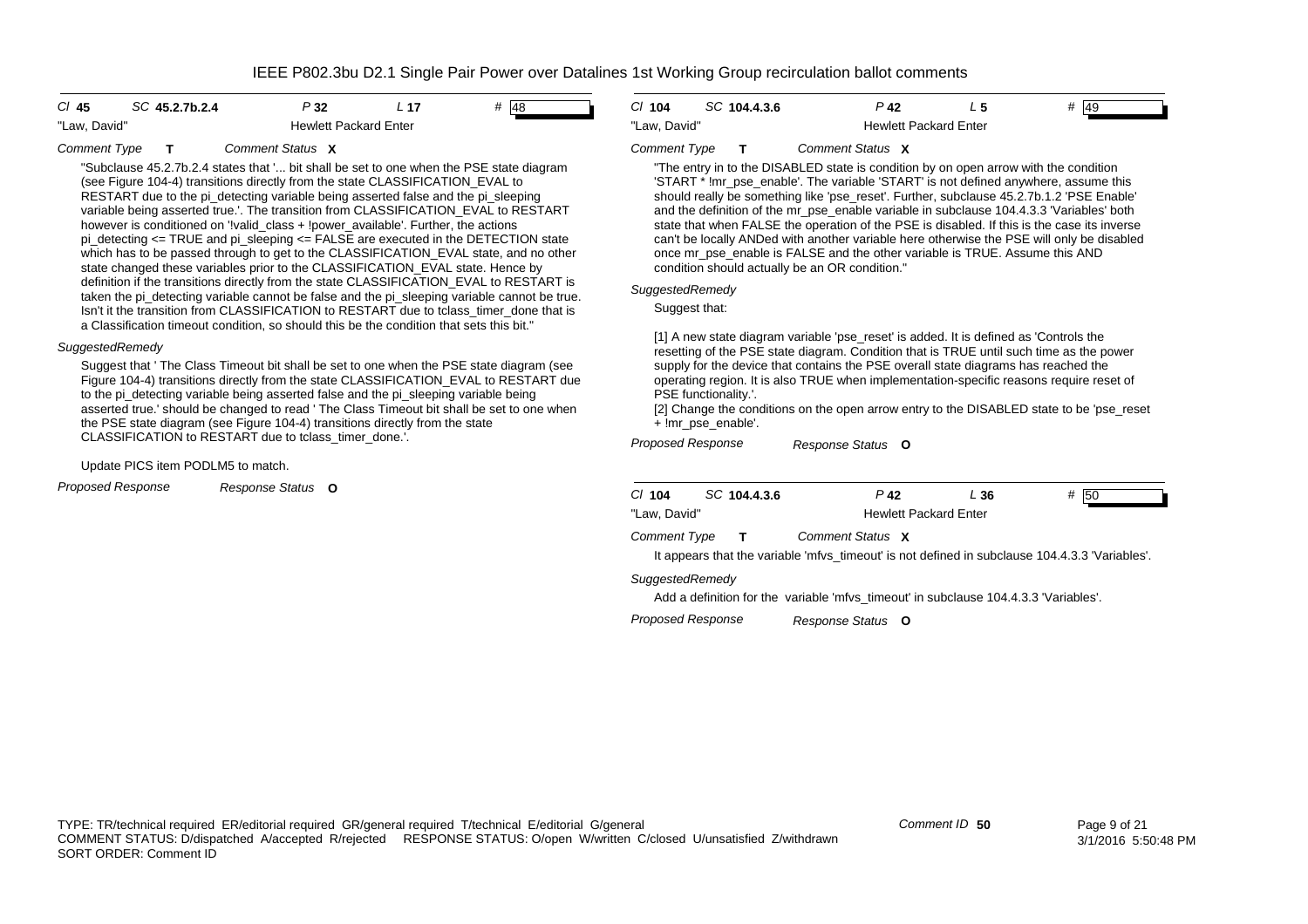| SC 45.2.7a.2.1<br>$CI$ 45<br>"Remein, Duane"                                                                                                                                                                                                                                                                                                                                                                                                                                                                                                                                                                                                                                                                                                                                                                                                                        | P30                                                                                                                                                                                                                                                                                                                                                                                                   | L26       | # 51                                                                                                                                                                                                                                                                                                                                                                                                                                                                                                                                                                                                                                                                                                                                                                                                                                                                                                                                                                        | $Cl$ 104<br>"Schindler, Fred"                                        | SC 104.5 | $P$ 49<br>Seen Simply                                                                                                                                                                                                                       | L <sub>14</sub> | # 53 |
|---------------------------------------------------------------------------------------------------------------------------------------------------------------------------------------------------------------------------------------------------------------------------------------------------------------------------------------------------------------------------------------------------------------------------------------------------------------------------------------------------------------------------------------------------------------------------------------------------------------------------------------------------------------------------------------------------------------------------------------------------------------------------------------------------------------------------------------------------------------------|-------------------------------------------------------------------------------------------------------------------------------------------------------------------------------------------------------------------------------------------------------------------------------------------------------------------------------------------------------------------------------------------------------|-----------|-----------------------------------------------------------------------------------------------------------------------------------------------------------------------------------------------------------------------------------------------------------------------------------------------------------------------------------------------------------------------------------------------------------------------------------------------------------------------------------------------------------------------------------------------------------------------------------------------------------------------------------------------------------------------------------------------------------------------------------------------------------------------------------------------------------------------------------------------------------------------------------------------------------------------------------------------------------------------------|----------------------------------------------------------------------|----------|---------------------------------------------------------------------------------------------------------------------------------------------------------------------------------------------------------------------------------------------|-----------------|------|
| <b>Comment Type</b><br><b>TR</b><br>"The use of the term shall here implies CL 45 is mandated. Clause 45 is optional in it's<br>entirety and cannot be made mandatory.<br>"This bit shall be set to one when the PSE state diagram (Figure 104-4) enters the state<br>'ERROR.' The Power Denied bit shall be implemented with latching high behavior as<br>defined in 45.2.""<br>Given that you've not opened the PICS for CI 45 I infer that you don't wish to include<br>normative language here."<br>SuggestedRemedy<br>"Change ""shall be"" to ""is"" in 12 places in 45.2.7a.2.x. For example the statements<br>quoted above will read:<br>"This bit is set to one when the PSE state diagram (Figure 104-4) enters the<br>state'ERROR.' The Power Removed bit is implemented with latching high behavior as<br>defined in 45.2.""<br><b>Proposed Response</b> | <b>Comment Type</b><br>"Draft 2.0 comment 343:<br>The existing text,<br>PL'''<br>is.<br>The accepted text was,<br>power from the PI.""                                                                                                                                                                                                                                                                | <b>ER</b> | Comment Status X<br>""A device that is capable of becoming a PD may or may not have the ability to draw power<br>from an alternate power source and, if doing so, may or may not require power from the<br>is not clear. The existing text has unnecessary words and also appears to cover<br>something that is not a PD in the same sentence that is trying to define a PD. For<br>example, a device capable of being a PD and is capable of drawing power from an<br>alternate power source may not require from power the PI. Which will result in a<br>disconnect because the device is no longer a PD. The proposed text focus on what a PD<br>""A device that is capable of becoming a PD may have the ability to draw power from an<br>alternate power source. A PD using an alternate power source may simultaneously require<br>Most of the room supported the recommended change. Only one person wanted the<br>maintenance request that I stated I would not do. |                                                                      |          |                                                                                                                                                                                                                                             |                 |      |
| SC 45.2.7a.2.4<br>$CI$ 45<br>"Remein, Duane"<br><b>Comment Type</b><br><b>TR</b>                                                                                                                                                                                                                                                                                                                                                                                                                                                                                                                                                                                                                                                                                                                                                                                    | P30<br>Comment Status X<br>"MDIO registers affected by SD's should clearly be tied to a variable in the SD and not<br>set/reset by a state transition as in ""shall be set to one when the PSE state diagram<br>(Figure 104-4) transitions directly from the state CLASSIFICATION_EVAL to RESTART""<br>This issue exists for the following bit definitions; 12.1.15, 14, 13, 12, 11, 10, 9:7, 6:3 and | $L$ 44    | # 52<br>unsatisfied                                                                                                                                                                                                                                                                                                                                                                                                                                                                                                                                                                                                                                                                                                                                                                                                                                                                                                                                                         | Task Force.<br>SuggestedRemedy<br>"Replace the called out text with, |          | The PAR and 5-criteria for .3bu do not require consistent text between, Clauses 104 and<br>33. The proposed correction should be implemented as was generally accepted by the<br>I have updated the solution to better convey what a PD is. |                 |      |
| 2:0."<br>SuggestedRemedy<br>create it in the SD and xref here.                                                                                                                                                                                                                                                                                                                                                                                                                                                                                                                                                                                                                                                                                                                                                                                                      | Provide a clear reference to a SD variable for bit 12.1.12. If one does not exist in the SD                                                                                                                                                                                                                                                                                                           |           |                                                                                                                                                                                                                                                                                                                                                                                                                                                                                                                                                                                                                                                                                                                                                                                                                                                                                                                                                                             | from an alternate power source.""                                    |          | ""A device that is capable of becoming a PD may have the ability to draw power from an<br>alternate power source. A PD requiring power from the PI may simultaneously draw power                                                            |                 |      |
| <b>Proposed Response</b>                                                                                                                                                                                                                                                                                                                                                                                                                                                                                                                                                                                                                                                                                                                                                                                                                                            | Response Status O                                                                                                                                                                                                                                                                                                                                                                                     |           |                                                                                                                                                                                                                                                                                                                                                                                                                                                                                                                                                                                                                                                                                                                                                                                                                                                                                                                                                                             | <b>Proposed Response</b>                                             |          | Response Status O                                                                                                                                                                                                                           |                 |      |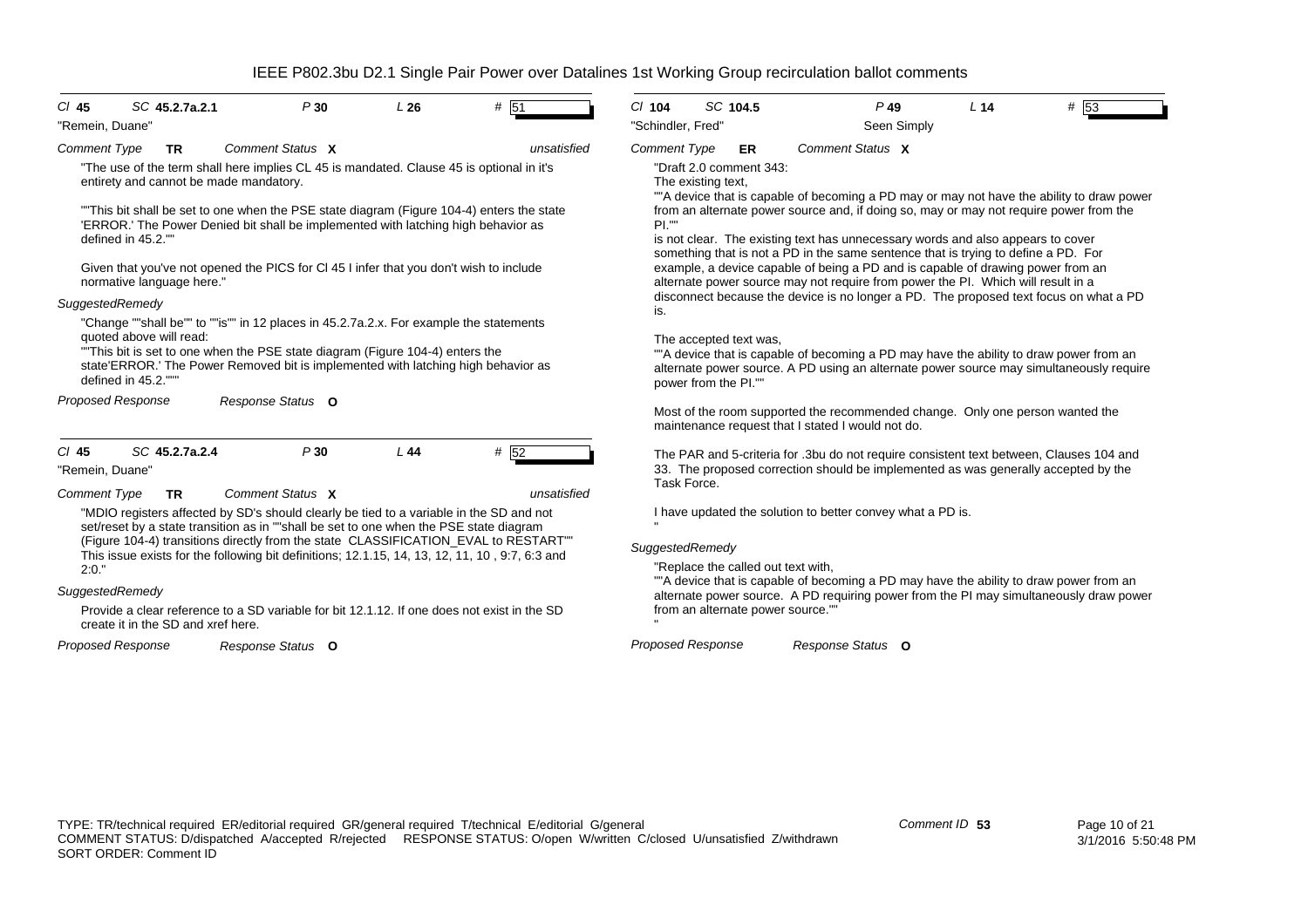| $CI$ 104                            | SC 104.5.6.2                         | P <sub>55</sub>                                                                                                                                                                                                                                                                                                                                                                            | L39             | $#$ 54 | $Cl$ 104                                                                               |                     | SC 104.8.4.2 | $P$ 67                                                                                                                                                           | L <sub>52</sub> | $#$ 56 |
|-------------------------------------|--------------------------------------|--------------------------------------------------------------------------------------------------------------------------------------------------------------------------------------------------------------------------------------------------------------------------------------------------------------------------------------------------------------------------------------------|-----------------|--------|----------------------------------------------------------------------------------------|---------------------|--------------|------------------------------------------------------------------------------------------------------------------------------------------------------------------|-----------------|--------|
| "Scruton, Peter"                    |                                      | University of New Ham                                                                                                                                                                                                                                                                                                                                                                      |                 |        | "Scruton, Peter"                                                                       |                     |              | University of New Ham                                                                                                                                            |                 |        |
| <b>Comment Type</b>                 | Е                                    | Comment Status X                                                                                                                                                                                                                                                                                                                                                                           |                 |        | <b>Comment Type</b>                                                                    |                     | Е            | Comment Status X                                                                                                                                                 |                 |        |
|                                     |                                      | "A PD that requires detection and power-up shall draw current in the range of IWakeup_PD<br>for at least TWakeup_PD when Vsleep_PD min < VPD < Vsleep max as specified in Table                                                                                                                                                                                                            |                 |        | In PSE4:                                                                               |                     |              | Reference to Table 104-3 should be 104-2                                                                                                                         |                 |        |
|                                     | 104-3 and Table 104-6, respectively. |                                                                                                                                                                                                                                                                                                                                                                                            |                 |        | SuggestedRemedy                                                                        |                     |              |                                                                                                                                                                  |                 |        |
|                                     |                                      | Saying respectively here doesn't seem right there are more than two terms being talked<br>about and the order doesn't seem to help                                                                                                                                                                                                                                                         |                 |        |                                                                                        | change to 104-2     |              |                                                                                                                                                                  |                 |        |
| SuggestedRemedy                     | delete, respectively""               |                                                                                                                                                                                                                                                                                                                                                                                            |                 |        | <b>Proposed Response</b>                                                               |                     |              | Response Status O                                                                                                                                                |                 |        |
| <b>Proposed Response</b>            |                                      | Response Status O                                                                                                                                                                                                                                                                                                                                                                          |                 |        | $Cl$ 104<br>"Scruton, Peter"                                                           |                     | SC 104.8.4.2 | P68<br>University of New Ham                                                                                                                                     | $L_4$           | # 57   |
|                                     |                                      |                                                                                                                                                                                                                                                                                                                                                                                            |                 |        | <b>Comment Type</b>                                                                    |                     | Е            | Comment Status X                                                                                                                                                 |                 |        |
| Cl <sub>1</sub><br>"Scruton, Peter" | SC 1.4.330a                          | P <sub>17</sub><br>University of New Ham                                                                                                                                                                                                                                                                                                                                                   | L <sub>52</sub> | # 55   | "PSE6                                                                                  |                     |              | ""Within Ivalid current range, as specified in Table 104-3, when connected to a valid PD<br>detection signature as specified in Table 104-6""                    |                 |        |
| <b>Comment Type</b><br>these data"" | <b>ER</b><br>A few things on this.   | Comment Status X<br>"Currently states: ""PoDL PSE: A DTE device that provides the power to a single twisted<br>pair link section. DTE powering is intended to provide a single 100BASE-T1 or 1000BASE-<br>T1 device with a unified interface for both the data it requires and the power to process<br>- I would think the PSE may more typically be a switch and thus a DCE that may have |                 |        | SuggestedRemedy<br><b>Proposed Response</b>                                            | Ivalid is in 104-2" |              | "Within Ivalid current range, as specified in Table 104-2, when connected to a valid PD<br>detection signature as specified in Table 104-6"<br>Response Status O |                 |        |
|                                     | multiple PIs to power different PDs. |                                                                                                                                                                                                                                                                                                                                                                                            |                 |        |                                                                                        |                     |              |                                                                                                                                                                  |                 |        |
|                                     |                                      | - I think the second sentence should have power to operate and process data.                                                                                                                                                                                                                                                                                                               |                 |        | $CI$ 104<br>"Scruton, Peter"                                                           |                     | SC 104.8.4.2 | P68<br>University of New Ham                                                                                                                                     | L <sub>13</sub> | # 58   |
| SuggestedRemedy                     | the power to operate."""             | "PoDL PSE: A device that provides power to a PoDL PD, connected via a single twisted<br>pair link section. DTE powering is intended to provide a single 100BASE-T1 or 1000BASE-<br>T1 device with a unified interface for both the reception and transmission of data as well as                                                                                                           |                 |        | <b>Comment Type</b><br>PSE <sub>8</sub><br>SuggestedRemedy<br><b>Proposed Response</b> | change to 104-2     | Е            | Comment Status X<br>Reference to Table 104-3 should be 104-2<br>Response Status O                                                                                |                 |        |
| <b>Proposed Response</b>            |                                      | Response Status O                                                                                                                                                                                                                                                                                                                                                                          |                 |        |                                                                                        |                     |              |                                                                                                                                                                  |                 |        |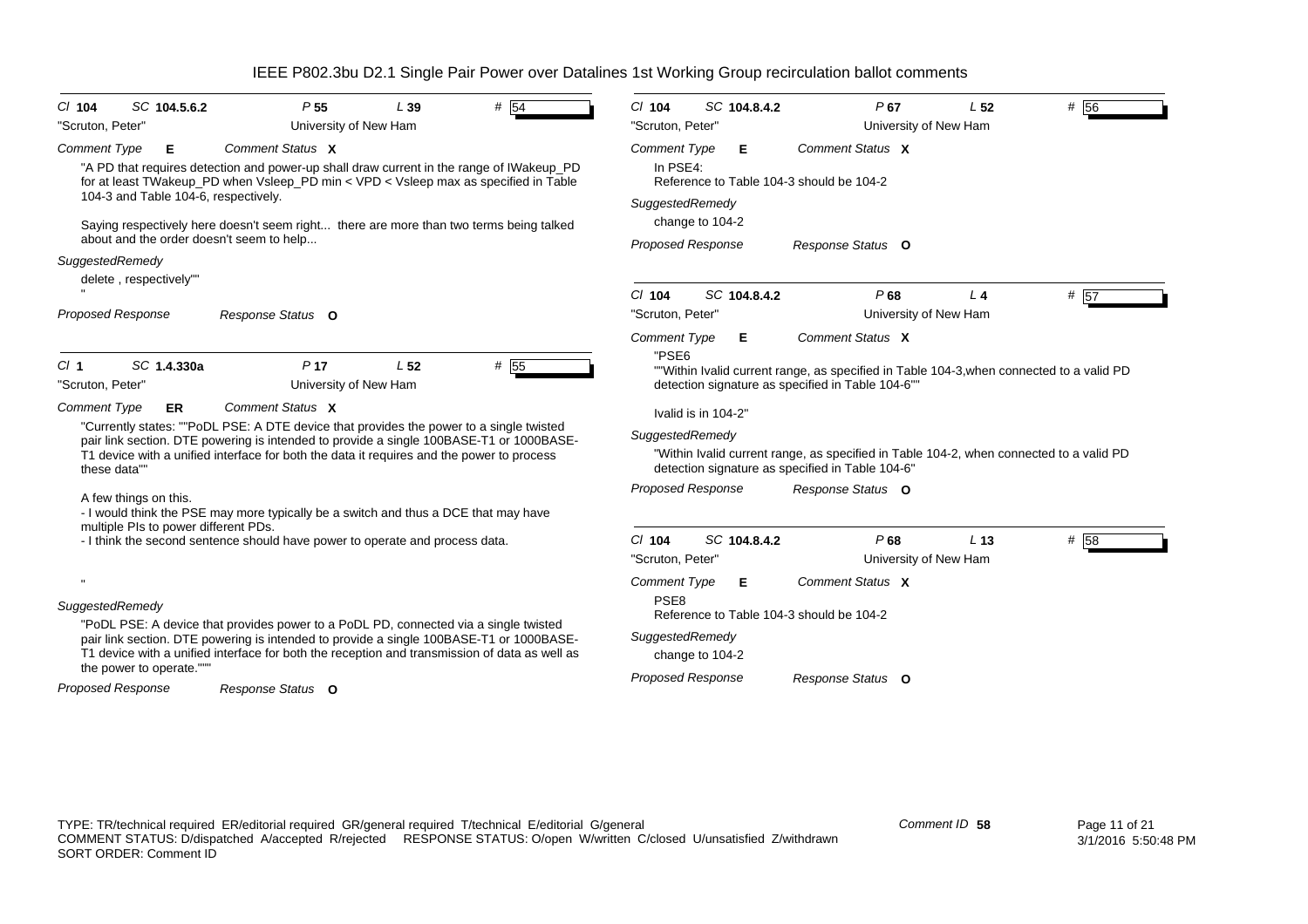| SC 104.8.4.2<br>$CI$ 104                                                                   | P68                                                                                                 | L30            | # 59 | $Cl$ 104<br>SC 104.8.4.3                                               | $P$ 70                                                                                                                                                                                                        | L7     | # 62 |
|--------------------------------------------------------------------------------------------|-----------------------------------------------------------------------------------------------------|----------------|------|------------------------------------------------------------------------|---------------------------------------------------------------------------------------------------------------------------------------------------------------------------------------------------------------|--------|------|
| "Scruton, Peter"                                                                           | University of New Ham                                                                               |                |      | "Scruton, Peter'                                                       | University of New Ham                                                                                                                                                                                         |        |      |
| <b>Comment Type</b><br>Е.<br>"PSE12                                                        | Comment Status X<br>""With one of the attributes as specified in Table 104-7 under all conditions"" |                |      | Comment Type<br>Е<br>"PD <sub>2</sub>                                  | Comment Status X<br>""In accordance with state diagram shown in Figure 104-6""                                                                                                                                |        |      |
| This should be Table 104-5                                                                 |                                                                                                     |                |      | should be 104-8"                                                       |                                                                                                                                                                                                               |        |      |
| SuggestedRemedy<br>change to 104-5<br><b>Proposed Response</b>                             | Response Status O                                                                                   |                |      | SuggestedRemedy<br>change to 104-8<br><b>Proposed Response</b>         | Response Status O                                                                                                                                                                                             |        |      |
| $Cl$ 104<br>SC 104.8.4.2<br>"Scruton, Peter"                                               | P69<br>University of New Ham                                                                        | L21            | # 60 | SC 104.8.4.3<br>$CI$ 104<br>"Scruton, Peter'                           | P <sub>70</sub><br>University of New Ham                                                                                                                                                                      | L34    | # 63 |
| Comment Type<br>Е<br>"PSE27<br>""Defined as TOff in Table 104-5""<br>Should be Table 104-3 | Comment Status X                                                                                    |                |      | Comment Type<br>Е<br>"PD11<br>channel resistance""<br>should be 104-1" | Comment Status X<br>""Without startup oscillation and within the first trial when a voltage in the range of VPSE<br>(as defined in Table 104-2) is applied with a series resistance within the range of valid |        |      |
| SuggestedRemedy<br>make it Table 104-3                                                     |                                                                                                     |                |      | SuggestedRemedy<br>make 104-1                                          |                                                                                                                                                                                                               |        |      |
| Proposed Response                                                                          | Response Status O                                                                                   |                |      | Proposed Response                                                      | Response Status O                                                                                                                                                                                             |        |      |
| CI 104<br>SC 104.8.4.3<br>"Scruton, Peter"                                                 | $P$ 70<br>University of New Ham                                                                     | L <sub>5</sub> | # 61 | $Cl$ 104<br>SC 104.8.4.3<br>"Scruton, Peter'                           | $P$ 70<br>University of New Ham                                                                                                                                                                               | $L$ 49 | # 64 |
| Comment Type<br>Е<br>"PD1                                                                  | Comment Status X<br>As defined in Table 104-2 for each relevant system class                        |                |      | Comment Type<br>Е<br>"PD14                                             | Comment Status X<br>""Draw current within range of IWakeup_PD for at least TWakeup_PD when Vsleep_PD<br>min < VpdPD < Vsleep max as specified in Table 104-5 and Table 104-6"                                 |        |      |
| should be 104-1"                                                                           |                                                                                                     |                |      | 104-5 looks like it should be 104-3"                                   |                                                                                                                                                                                                               |        |      |
| SuggestedRemedy<br>make it be 104-1                                                        |                                                                                                     |                |      | SuggestedRemedy<br>change to 104-3                                     |                                                                                                                                                                                                               |        |      |
| <b>Proposed Response</b>                                                                   | Response Status O                                                                                   |                |      | <b>Proposed Response</b>                                               | Response Status O                                                                                                                                                                                             |        |      |

TYPE: TR/technical required ER/editorial required GR/general required T/technical E/editorial G/general COMMENT STATUS: D/dispatched A/accepted R/rejected RESPONSE STATUS: O/open W/written C/closed U/unsatisfied Z/withdrawn SORT ORDER: Comment ID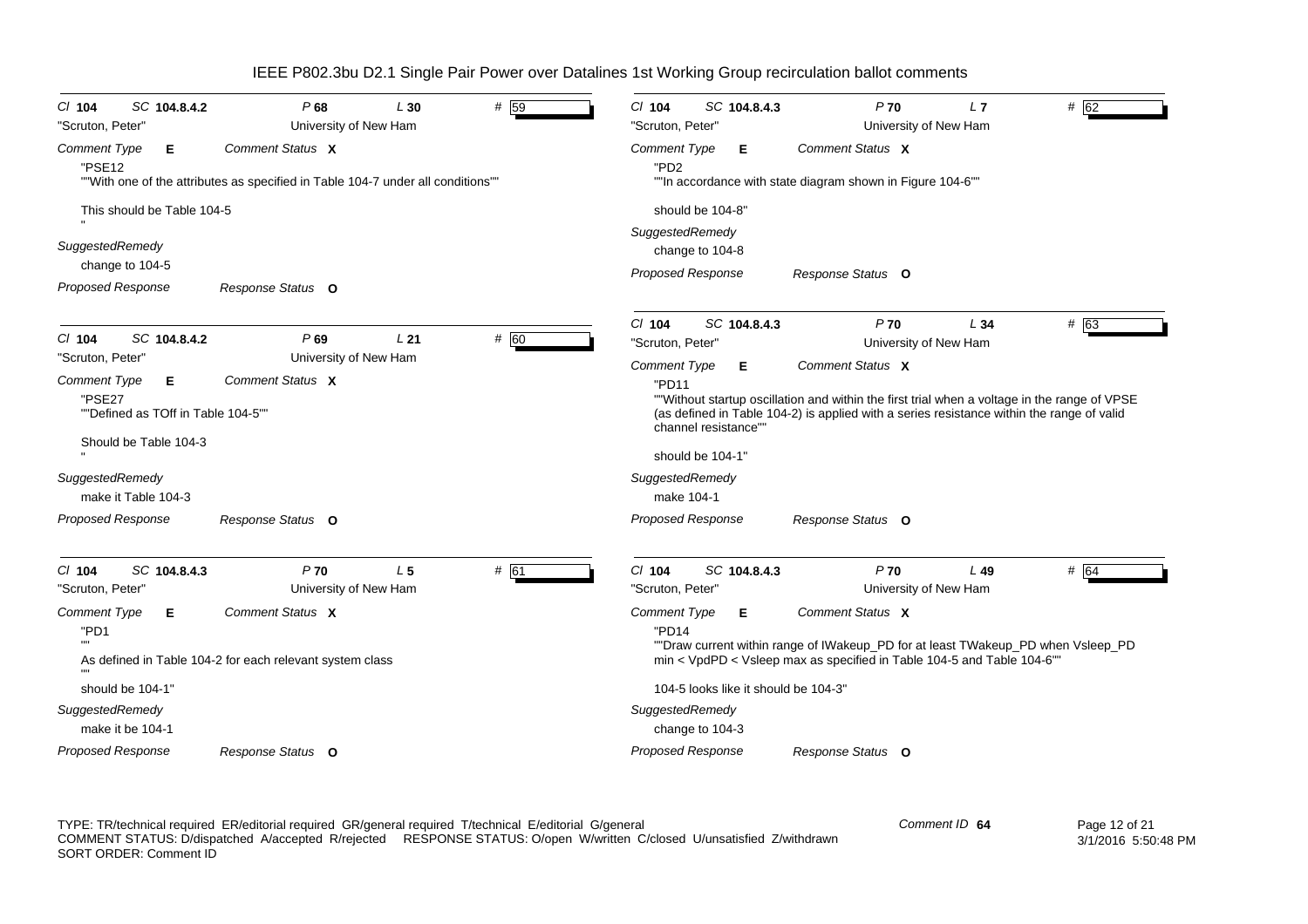| SC <sub>0</sub><br>$CI$ 00<br>"Thompson, Geoff"                | P <sub>0</sub><br>GraCaSI S.A. | L <sub>0</sub> | # 65 | SC <sub>0</sub><br>$Cl$ 00<br>"Thompson, Geoff"                | P <sub>0</sub><br>GraCaSI S.A.                                                          | L <sub>0</sub> | # 69   |
|----------------------------------------------------------------|--------------------------------|----------------|------|----------------------------------------------------------------|-----------------------------------------------------------------------------------------|----------------|--------|
| <b>Comment Type</b><br>Е<br>WG Init WG Ballot #378             | Comment Status X               |                |      | <b>Comment Type</b><br>Е<br>WG Init WG Ballot #376             | Comment Status X                                                                        |                |        |
| SuggestedRemedy<br>"No further action, resolution impl, is OK" |                                |                |      | SuggestedRemedy<br>"No further action, resolution impl, is OK" |                                                                                         |                |        |
| <b>Proposed Response</b>                                       | Response Status O              |                |      | <b>Proposed Response</b>                                       | Response Status O                                                                       |                |        |
| SC <sub>0</sub><br>$Cl$ 00<br>"Thompson, Geoff"                | P <sub>0</sub><br>GraCaSI S.A. | $L_0$          | # 66 | SC <sub>0</sub><br>$C/O$ 00<br>"Thompson, Geoff"               | P <sub>0</sub><br>GraCaSI S.A.                                                          | L <sub>0</sub> | # $70$ |
| Comment Type<br>TR<br>Pile-on to WG Init WG Ballot #399        | Comment Status X               |                |      | Comment Type<br>ER<br>WG Init WG Ballot #375                   | Comment Status X                                                                        |                |        |
| SuggestedRemedy<br>Specify the bandwidth for the measurment    |                                |                |      | SuggestedRemedy                                                | "Needs more work, no concept of ""each"" MDI/PI."                                       |                |        |
| <b>Proposed Response</b>                                       | Response Status O              |                |      | <b>Proposed Response</b>                                       | Response Status O                                                                       |                |        |
| SC <sub>0</sub><br>$Cl$ 00<br>"Thompson, Geoff"                | P <sub>0</sub><br>GraCaSI S.A. | L <sub>0</sub> | # 67 | SC <sub>0</sub><br>$Cl$ 00<br>"Thompson, Geoff"                | P <sub>0</sub><br>GraCaSI S.A.                                                          | L <sub>0</sub> | #71    |
| <b>Comment Type</b><br>Е<br>WG Init WG Ballot #379             | Comment Status X               |                |      | <b>Comment Type</b><br><b>ER</b><br>WG Init WG Ballot #373     | Comment Status X                                                                        |                |        |
| SuggestedRemedy<br>"No further action, resolution impl, is OK" |                                |                |      | SuggestedRemedy                                                | "No change from D2.0. Suggest ""Power over Data Lines (PoDL) of Single Pair Ethernet""" |                |        |
| <b>Proposed Response</b>                                       | Response Status O              |                |      | <b>Proposed Response</b>                                       | Response Status O                                                                       |                |        |
| SC <sub>0</sub><br>$Cl$ 00<br>"Thompson, Geoff"                | P <sub>0</sub><br>GraCaSI S.A. | L <sub>0</sub> | # 68 | SC <sub>0</sub><br>$Cl$ 00<br>"Thompson, Geoff"                | P <sub>0</sub><br>GraCaSI S.A.                                                          | L <sub>0</sub> | # 72   |
| <b>Comment Type</b><br>Е<br>WG Init WG Ballot #377             | Comment Status X               |                |      | Comment Type<br>Е<br>WG Init WG Ballot #371                    | Comment Status X                                                                        |                |        |
| SuggestedRemedy<br>"No further action, resolution impl, is OK" |                                |                |      | SuggestedRemedy<br>"No further action, resolution impl, is OK" |                                                                                         |                |        |
| <b>Proposed Response</b>                                       | Response Status O              |                |      | <b>Proposed Response</b>                                       | Response Status O                                                                       |                |        |

TYPE: TR/technical required ER/editorial required GR/general required T/technical E/editorial G/general COMMENT STATUS: D/dispatched A/accepted R/rejected RESPONSE STATUS: O/open W/written C/closed U/unsatisfied Z/withdrawn SORT ORDER: Comment ID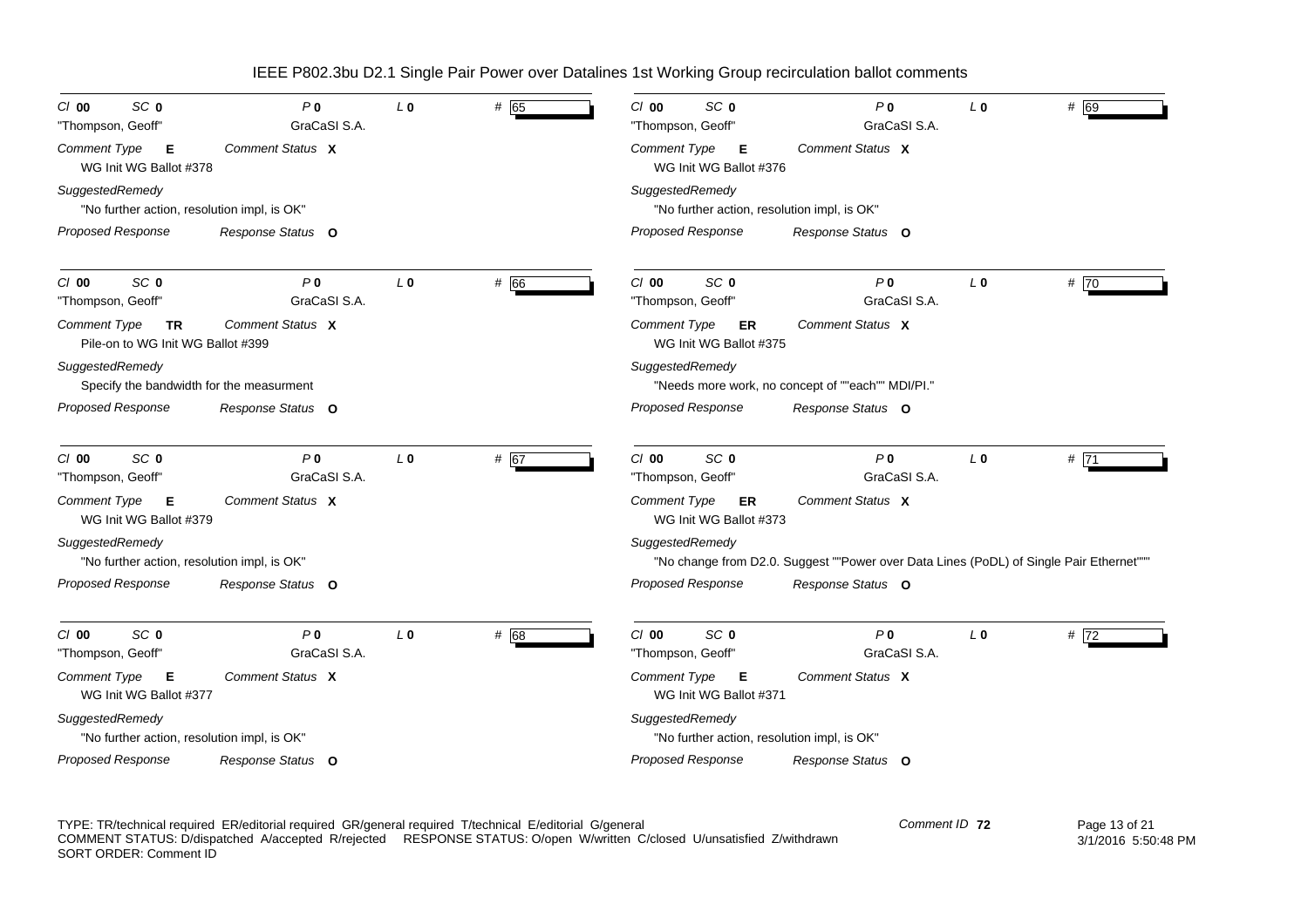| SC <sub>0</sub><br>$Cl$ 00<br>"Thompson, Geoff"                       | P <sub>0</sub><br>GraCaSI S.A.                                                                                                                                                                                                                                                                                                                                                                                                                                                                                                                                                                                                                                                                                                         | $L_0$           | # 73   | SC 104.7.1<br>$Cl$ 104<br>"Zimmerman, George"                                                                                                                                                                                                                                                                                                                                                                                                                                                                                                                                                                           | P <sub>59</sub><br>CME Consulting / LTC         | L20             | # $\overline{76}$ |
|-----------------------------------------------------------------------|----------------------------------------------------------------------------------------------------------------------------------------------------------------------------------------------------------------------------------------------------------------------------------------------------------------------------------------------------------------------------------------------------------------------------------------------------------------------------------------------------------------------------------------------------------------------------------------------------------------------------------------------------------------------------------------------------------------------------------------|-----------------|--------|-------------------------------------------------------------------------------------------------------------------------------------------------------------------------------------------------------------------------------------------------------------------------------------------------------------------------------------------------------------------------------------------------------------------------------------------------------------------------------------------------------------------------------------------------------------------------------------------------------------------------|-------------------------------------------------|-----------------|-------------------|
| <b>Comment Type</b><br>E<br>WG Init WG Ballot #370                    | Comment Status X                                                                                                                                                                                                                                                                                                                                                                                                                                                                                                                                                                                                                                                                                                                       |                 |        | <b>Comment Type</b><br><b>ER</b><br>PSE PI+ and PSE PI- are shorted in the figure                                                                                                                                                                                                                                                                                                                                                                                                                                                                                                                                       | Comment Status X                                |                 |                   |
| SuggestedRemedy<br>"No further action, resolution impl, is OK"        |                                                                                                                                                                                                                                                                                                                                                                                                                                                                                                                                                                                                                                                                                                                                        |                 |        | SuggestedRemedy<br>Remove connection between PSE PI+ and PSE PI-                                                                                                                                                                                                                                                                                                                                                                                                                                                                                                                                                        |                                                 |                 |                   |
| <b>Proposed Response</b>                                              | Response Status O                                                                                                                                                                                                                                                                                                                                                                                                                                                                                                                                                                                                                                                                                                                      |                 |        | <b>Proposed Response</b>                                                                                                                                                                                                                                                                                                                                                                                                                                                                                                                                                                                                | Response Status O                               |                 |                   |
| SC <sub>0</sub><br>$Cl$ 00<br>"Thompson, Geoff"                       | P <sub>0</sub><br>GraCaSI S.A.                                                                                                                                                                                                                                                                                                                                                                                                                                                                                                                                                                                                                                                                                                         | L <sub>0</sub>  | # $74$ | $Cl$ 104<br>SC 104.7.3.1<br>"Zimmerman, George"                                                                                                                                                                                                                                                                                                                                                                                                                                                                                                                                                                         | $P$ 60<br>CME Consulting / LTC                  | L <sub>35</sub> | # $\overline{77}$ |
| <b>Comment Type</b><br>E<br>WG Init WG Ballot #374<br>SuggestedRemedy | Comment Status X                                                                                                                                                                                                                                                                                                                                                                                                                                                                                                                                                                                                                                                                                                                       |                 |        | Comment Type<br>т<br>"and then pull-up within tRSTL. this statement of the requirement allows the master to pull-<br>up within any duration shorter than tRSTL, which, doesn't seem to be what is meant by the                                                                                                                                                                                                                                                                                                                                                                                                          | Comment Status X                                |                 |                   |
| "No further action, resolution impl, is OK"                           |                                                                                                                                                                                                                                                                                                                                                                                                                                                                                                                                                                                                                                                                                                                                        |                 |        | table."                                                                                                                                                                                                                                                                                                                                                                                                                                                                                                                                                                                                                 |                                                 |                 |                   |
| <b>Proposed Response</b>                                              | Response Status O                                                                                                                                                                                                                                                                                                                                                                                                                                                                                                                                                                                                                                                                                                                      |                 |        | SuggestedRemedy<br>"change ""within tRSTL"" to ""at tRSTL."" Additionally, the timings would be clearer if, after<br>line 33, ""This is illustrated in Flgure 104-13."" the statement ""See 104-7 for requirements<br>on the timing relationships.""                                                                                                                                                                                                                                                                                                                                                                    |                                                 |                 |                   |
| SC 104.7.1<br>$CI$ 104<br>"Zimmerman, George"                         | P <sub>59</sub><br>CME Consulting / LTC                                                                                                                                                                                                                                                                                                                                                                                                                                                                                                                                                                                                                                                                                                | L <sub>11</sub> | #75    | <b>Proposed Response</b>                                                                                                                                                                                                                                                                                                                                                                                                                                                                                                                                                                                                | Response Status O                               |                 |                   |
| <b>Comment Type</b><br><b>TR</b><br>SuggestedRemedy                   | Comment Status X<br>"meet the required electrical specifications of SCCP isn't a specification in this document.<br>THis could be ""meet the requirements of Table 104-7"", but then another shall would be<br>needed to apply to the slave. However, if comment putting the requirement before the<br>table is implemented, then statements for both master and slave are unnecessary,"<br>"Delete ""and meet the required electrical specifications of SCCP."" and Change ""Table<br>104-7 details the electrical requirements for SCCP."" to """A PSE or PD implementing<br>SCCP shall comply with the electrical and timing requirements in Table 104-7."" on P62<br>L35, adjust PICS SCCP1 and add new PICS for Table compliance" |                 |        | $Cl$ 104<br>SC 104.7.3.1<br>"Zimmerman, George"<br><b>Comment Type</b><br><b>TR</b><br>"after the falling edge that initiated the read time slot. This is the first time a ""read time"<br>slot"" is referred to and several paragraphs before it is described, and it doesn't readily<br>appear that the reset pulse initiates a read time slot (see P61 L34). The timing diagram<br>seems to indicate ""after the rising edge that terminated the reset pulse."" would be<br>correct. I am, however, unsure, as this is a pretty large change from the description, and it<br>could be the figure that is incorrect." | P60<br>CME Consulting / LTC<br>Comment Status X | L 38            | # $\overline{78}$ |
| <b>Proposed Response</b>                                              | Response Status O                                                                                                                                                                                                                                                                                                                                                                                                                                                                                                                                                                                                                                                                                                                      |                 |        | SuggestedRemedy                                                                                                                                                                                                                                                                                                                                                                                                                                                                                                                                                                                                         |                                                 |                 |                   |

"Make the text consistent with the figure. Change ""after the falling edge that initiated the read time slot."" to ""after the rising edge that terminated the reset pulse."""

*Proposed Response Response Status* **O**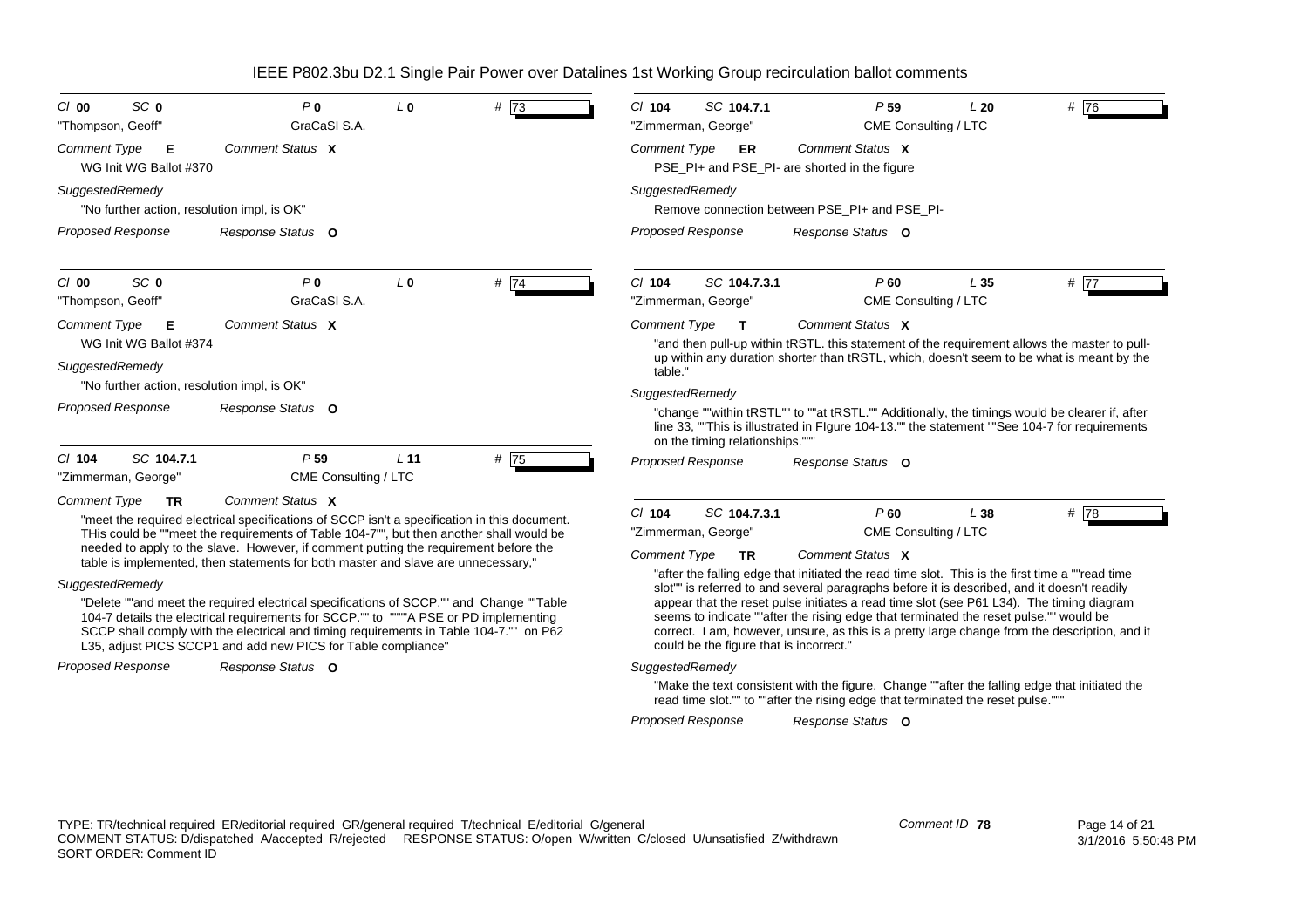| C/ 104              | SC 104.7.3.1 | P 60                 | L 39 | # 79 |
|---------------------|--------------|----------------------|------|------|
| "Zimmerman, George" |              | CME Consulting / LTC |      |      |

#### *Comment Type* **TR** *Comment Status***X**

"master shall sample the subsequent voltage within tMSP. Requiring the master to sample the voltage seems untestable, even though it is likely the right way to receive. The requirement doesn't say what the master has to do with it. There is already a statement of when the presence data from the slave is valid - perhaps this should be the ""shall"" - the master can then do whatever it needs to do to get the valid data."

### *SuggestedRemedy*

"P60 L39: Change ""master shall sample"" to ""master should sample"" (P60 L39), P60 L38: Change ""Presence data from the slave is valid for tMSP after"" to ""Presence data from the slave shall be valid for the entire time window defined by tMSP following"""

*Proposed Response Response Status* **O**

*Cl* **104** *SC* **104.7.3.2** "Zimmerman, George" CME Consulting / LTC

*P*

**61** *L* **22** *#* 80

*Comment Type* **T***Comment Status***X**

"Several problems with this language: ""To generate a Write 1 time slot, after pulling VPSE low, the master shall pull-up VPSE within tW1L."" describing timing as an action ""within tW1L"" allows any time less than tW1L to be valid. The description seems to mean ""The master shall generate a write 1 time slot first pulling VPSE low, and then pulling up VPSE within range of tW1L."" Similarly for a Write 0 time slot. There is then a requirement for the slave to sample ""within the range of tSSW"", but without stating what tSSW is relative to."

### *SuggestedRemedy*

"Change ""within tW1L"" to ""within the range of tW1L"", and ""within tW0L"" to ""within the range of tW0L"". Insert ""after the falling edge"" after ""within the range of tSSW."""

*Proposed Response Response Status* **O**

| $Cl$ 104 | SC 104.7.3.3        | P 61                 | L 35 | # 81 |  |
|----------|---------------------|----------------------|------|------|--|
|          | "Zimmerman, George" | CME Consulting / LTC |      |      |  |

#### *Comment Type* **TR** *Comment Status***X**

"The master device shall initiate a read time slot by pulling VPSE low and then pulling-up VPSE within tW1L. This is exactly the same language as generating a Write 1 timeslot, making the read time slot and the write 1 timeslot not uniquely identifiable. Additionally, there is a timing problem, because according to this tW1L can be between 0.09 ms and 0.33 ms, while the master may sample anytime between 0.27ms and 0.33ms, meaning that if the slave hasn't recognized tW1L until near the end of its allowed duration, it won't have asserted data. The original spec seems to have had a separate tRL, which was slightly shorter than tW1L, and figure 104-15 shows the tW1L expiring before the tMSR. Recommend reinstating tRL as a shorter duration than tMSR min."

### *SuggestedRemedy*

"Change ""tW1L"" to ""tRL"", both on P61 L35 and in Figure 104-15. Add tRL to Table 104- 7, with a range of 0.09 ms to 0.25 ms (not exactly sure on the max time, but it has to be less than 0.27ms with some margin). Adjust PICS SCCP14 to reference tRL."

*Proposed Response Response Status* **O**

| C/104               | SC 104.7.3.4 | P 62                 | L 35 | # 82 |  |
|---------------------|--------------|----------------------|------|------|--|
| "Zimmerman, George" |              | CME Consulting / LTC |      |      |  |

*Comment Type* **TR** *Comment Status***X**

Missing requirement on the table values. It looks like this was intended in part in 104.7.1.

#### *SuggestedRemedy*

"Change ""Table 104-7 details the electrical requirements for SCCP."" to ""A PSE or PD implementing SCCP shall comply with the electrical and timing requirements in Table 104- 7."""

*Proposed Response Response Status* **O**

| $Cl$ 104                                                                                                     | SC 104.7.3.4                                 | P 62                                                                        | L 36 | #<br>183 |  |  |  |  |
|--------------------------------------------------------------------------------------------------------------|----------------------------------------------|-----------------------------------------------------------------------------|------|----------|--|--|--|--|
|                                                                                                              |                                              |                                                                             |      |          |  |  |  |  |
|                                                                                                              | "Zimmerman, George"                          | CME Consulting / LTC                                                        |      |          |  |  |  |  |
|                                                                                                              | Comment Status X<br><b>Comment Type</b><br>Е |                                                                             |      |          |  |  |  |  |
| The text nicely refers that voltages are relative to the Pl. It would be helpful to also refer<br>the times. |                                              |                                                                             |      |          |  |  |  |  |
| SuggestedRemedy                                                                                              |                                              |                                                                             |      |          |  |  |  |  |
|                                                                                                              |                                              | "Insert ""See Figures 104-13, 104-14, and 104-15 for timing definitions.""" |      |          |  |  |  |  |

*Proposed Response Response Status* **O**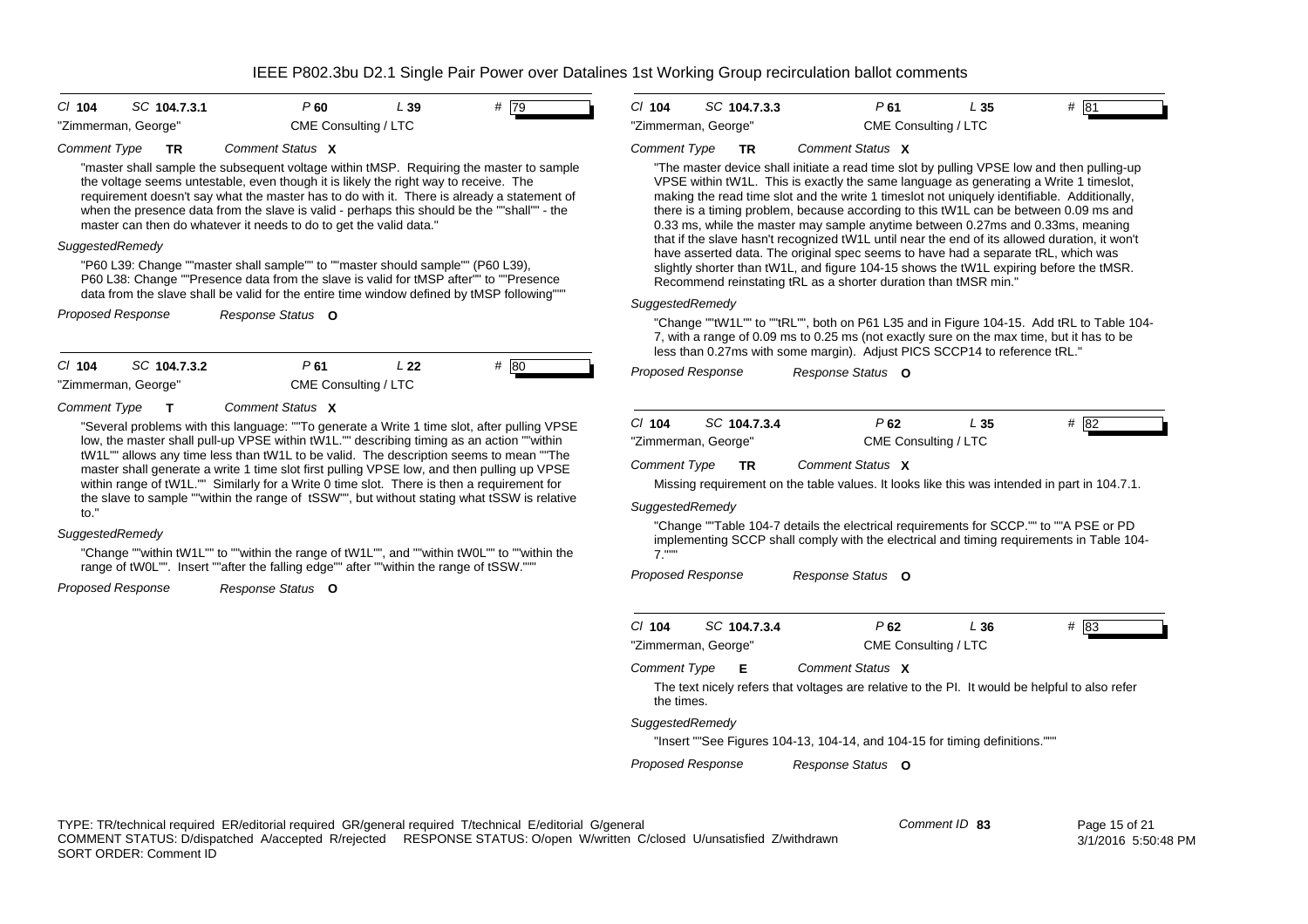| $#$ 84<br>SC 1.4.330a<br>$Cl$ 104<br>SC 104.7.3.4<br>P62<br>CI <sub>1</sub><br>L44<br>"Zimmerman, George"<br>CME Consulting / LTC<br>"Zimmerman, George"<br>Comment Status X<br><b>Comment Type</b><br>$\mathbf{T}$<br>$\mathbf{T}$<br>Voltage limits - need to specify both limits. Need a maximum voltage for the PSE pull-up.<br>Insert 5.5V for maximum (from maximum Voc in Table 104-2)<br>IEEE 802.3, Clause 33).""<br><b>Proposed Response</b><br>SuggestedRemedy<br>Response Status O<br>P64<br>SC 104.7.4.3.1<br>L <sub>19</sub><br>$#$ 85<br>"Zimmerman, George"<br>CME Consulting / LTC<br>a PoDL PD (see IEEE 802.3, Clause 33)""<br>Comment Status X<br><b>Comment Type</b><br>Е<br>"This applies to all of 104.7 - the master is always the PoDL PSE, and the slave is always<br><b>Proposed Response</b><br>the PD. Using Master and Slave confuses things. Why not just describe them as PSE and<br>PD."<br>Cl <sub>1</sub><br>SC 1.4.330a<br>"Replace ""master"" and ""slave"" with ""PSE"" and ""PD"" throughout 104.7"<br>"Zimmerman, George"<br><b>Proposed Response</b><br>Response Status O<br><b>Comment Type</b><br>$\mathbf T$<br># 86<br>$Cl$ 104<br>SC 104.7.4.3.1<br>P64<br>L <sub>19</sub><br>CME Consulting / LTC<br>"Zimmerman, George"<br>SuggestedRemedy<br>Comment Status X<br><b>Comment Type</b><br>т<br>"The master shall use this command to address a slave device on the bus without sending<br>out unique address code information. This is really descriptive, not a requirement, OR, are<br>Clause 104)"<br>you saying that the master NEVER uses a unique address code. If so, then say that."<br><b>Proposed Response</b><br>SuggestedRemedy |                                                                                                                                                                                                                                                              |                                                                                                                                                                          |                 |                                                                                                                                                                                                                                                                                                                                                                                     |  |
|--------------------------------------------------------------------------------------------------------------------------------------------------------------------------------------------------------------------------------------------------------------------------------------------------------------------------------------------------------------------------------------------------------------------------------------------------------------------------------------------------------------------------------------------------------------------------------------------------------------------------------------------------------------------------------------------------------------------------------------------------------------------------------------------------------------------------------------------------------------------------------------------------------------------------------------------------------------------------------------------------------------------------------------------------------------------------------------------------------------------------------------------------------------------------------------------------------------------------------------------------------------------------------------------------------------------------------------------------------------------------------------------------------------------------------------------------------------------------------------------------------------------------------------------------------------------------------------------------------------------------------------------------------------------------------------------|--------------------------------------------------------------------------------------------------------------------------------------------------------------------------------------------------------------------------------------------------------------|--------------------------------------------------------------------------------------------------------------------------------------------------------------------------|-----------------|-------------------------------------------------------------------------------------------------------------------------------------------------------------------------------------------------------------------------------------------------------------------------------------------------------------------------------------------------------------------------------------|--|
| <b>Comment Type</b><br>SuggestedRemedy<br>$Cl$ 104<br>SuggestedRemedy                                                                                                                                                                                                                                                                                                                                                                                                                                                                                                                                                                                                                                                                                                                                                                                                                                                                                                                                                                                                                                                                                                                                                                                                                                                                                                                                                                                                                                                                                                                                                                                                                      |                                                                                                                                                                                                                                                              | P <sub>17</sub><br>CME Consulting / LTC                                                                                                                                  | L <sub>52</sub> | $#$ 87                                                                                                                                                                                                                                                                                                                                                                              |  |
|                                                                                                                                                                                                                                                                                                                                                                                                                                                                                                                                                                                                                                                                                                                                                                                                                                                                                                                                                                                                                                                                                                                                                                                                                                                                                                                                                                                                                                                                                                                                                                                                                                                                                            |                                                                                                                                                                                                                                                              | Comment Status X<br>"Why is there no parallel definition of PoDL PD? Without it, the PoDL PD falls in the<br>Class 4 signature during Physical Layer classification (see |                 | definition of Type 1 PD for Clause 33. ""1.4.415 Type 1 PD: A PD that does not provide a                                                                                                                                                                                                                                                                                            |  |
|                                                                                                                                                                                                                                                                                                                                                                                                                                                                                                                                                                                                                                                                                                                                                                                                                                                                                                                                                                                                                                                                                                                                                                                                                                                                                                                                                                                                                                                                                                                                                                                                                                                                                            |                                                                                                                                                                                                                                                              |                                                                                                                                                                          |                 |                                                                                                                                                                                                                                                                                                                                                                                     |  |
|                                                                                                                                                                                                                                                                                                                                                                                                                                                                                                                                                                                                                                                                                                                                                                                                                                                                                                                                                                                                                                                                                                                                                                                                                                                                                                                                                                                                                                                                                                                                                                                                                                                                                            |                                                                                                                                                                                                                                                              | classification (see IEEE 802.3, Clause 33)."" TO: ""1.4.415 Type 1 PD: A PD that                                                                                         |                 | "Add definition ""PoDL PD: A PD that draws power over a link section consisting of a single<br>twisted pair. (See IEEE Std 802.3, Clause 104)"". Change definition of Type 1 PD FROM:<br>""1.4.415 Type 1 PD: A PD that does not provide a Class 4 signature during Physical Layer<br>provides a Class 0, 1, 2 or 3 signature during Physical Layer classification, and that is not |  |
|                                                                                                                                                                                                                                                                                                                                                                                                                                                                                                                                                                                                                                                                                                                                                                                                                                                                                                                                                                                                                                                                                                                                                                                                                                                                                                                                                                                                                                                                                                                                                                                                                                                                                            |                                                                                                                                                                                                                                                              | Response Status O                                                                                                                                                        |                 |                                                                                                                                                                                                                                                                                                                                                                                     |  |
|                                                                                                                                                                                                                                                                                                                                                                                                                                                                                                                                                                                                                                                                                                                                                                                                                                                                                                                                                                                                                                                                                                                                                                                                                                                                                                                                                                                                                                                                                                                                                                                                                                                                                            |                                                                                                                                                                                                                                                              | P <sub>17</sub><br>CME Consulting / LTC                                                                                                                                  | L <sub>52</sub> | # 88                                                                                                                                                                                                                                                                                                                                                                                |  |
|                                                                                                                                                                                                                                                                                                                                                                                                                                                                                                                                                                                                                                                                                                                                                                                                                                                                                                                                                                                                                                                                                                                                                                                                                                                                                                                                                                                                                                                                                                                                                                                                                                                                                            |                                                                                                                                                                                                                                                              | Comment Status X<br>"single twisted pair link section' is unclear (it could mean one 'twisted pair link section'.                                                        |                 |                                                                                                                                                                                                                                                                                                                                                                                     |  |
|                                                                                                                                                                                                                                                                                                                                                                                                                                                                                                                                                                                                                                                                                                                                                                                                                                                                                                                                                                                                                                                                                                                                                                                                                                                                                                                                                                                                                                                                                                                                                                                                                                                                                            | Definition needs clarity to refer to link sections consisting of a single twisted pair, and to<br>refer to clause 104. also, ""twisted pair"" when used as an adjective should be hyphenated.<br>(note this isn't needed if the proposed change is adopted)" |                                                                                                                                                                          |                 |                                                                                                                                                                                                                                                                                                                                                                                     |  |
|                                                                                                                                                                                                                                                                                                                                                                                                                                                                                                                                                                                                                                                                                                                                                                                                                                                                                                                                                                                                                                                                                                                                                                                                                                                                                                                                                                                                                                                                                                                                                                                                                                                                                            |                                                                                                                                                                                                                                                              |                                                                                                                                                                          |                 |                                                                                                                                                                                                                                                                                                                                                                                     |  |
|                                                                                                                                                                                                                                                                                                                                                                                                                                                                                                                                                                                                                                                                                                                                                                                                                                                                                                                                                                                                                                                                                                                                                                                                                                                                                                                                                                                                                                                                                                                                                                                                                                                                                            | "Change 'power to a single twisted pair link section' to read 'power to a link section<br>consisting of a single twisted pair.' Add at the end of definition: '(See IEEE Std 802.3,                                                                          |                                                                                                                                                                          |                 |                                                                                                                                                                                                                                                                                                                                                                                     |  |
|                                                                                                                                                                                                                                                                                                                                                                                                                                                                                                                                                                                                                                                                                                                                                                                                                                                                                                                                                                                                                                                                                                                                                                                                                                                                                                                                                                                                                                                                                                                                                                                                                                                                                            |                                                                                                                                                                                                                                                              | Response Status O                                                                                                                                                        |                 |                                                                                                                                                                                                                                                                                                                                                                                     |  |
| "Either: Change ""shall use"" to ""uses"" OR: Change ""shall use"" to ""shall only use"",<br>and delete ""without sending out unique address code information"""                                                                                                                                                                                                                                                                                                                                                                                                                                                                                                                                                                                                                                                                                                                                                                                                                                                                                                                                                                                                                                                                                                                                                                                                                                                                                                                                                                                                                                                                                                                           |                                                                                                                                                                                                                                                              |                                                                                                                                                                          |                 |                                                                                                                                                                                                                                                                                                                                                                                     |  |
| <b>Proposed Response</b><br>Response Status O                                                                                                                                                                                                                                                                                                                                                                                                                                                                                                                                                                                                                                                                                                                                                                                                                                                                                                                                                                                                                                                                                                                                                                                                                                                                                                                                                                                                                                                                                                                                                                                                                                              |                                                                                                                                                                                                                                                              |                                                                                                                                                                          |                 |                                                                                                                                                                                                                                                                                                                                                                                     |  |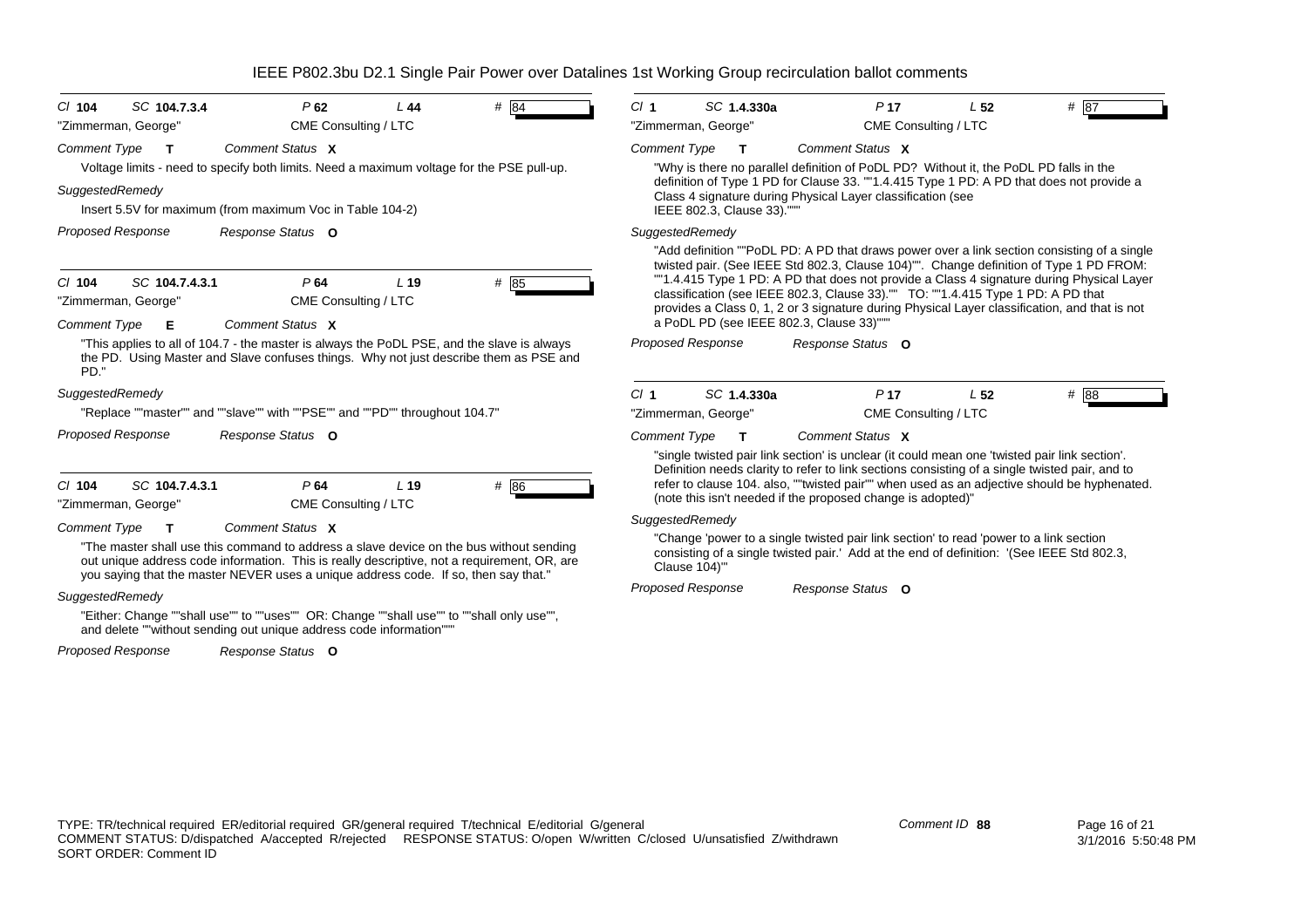| $CI$ 1<br>P <sub>17</sub><br># 89<br>SC 1.4.330a<br>L <sub>52</sub><br>"Zimmerman, George"                                                                                                                                                                                                                                                                                | $CI$ 1<br>SC 1.4.418a<br>P <sub>18</sub>                                                                                                                                                                                      | # 91<br>L <sub>19</sub>   |
|---------------------------------------------------------------------------------------------------------------------------------------------------------------------------------------------------------------------------------------------------------------------------------------------------------------------------------------------------------------------------|-------------------------------------------------------------------------------------------------------------------------------------------------------------------------------------------------------------------------------|---------------------------|
| CME Consulting / LTC                                                                                                                                                                                                                                                                                                                                                      | "Zimmerman, George"<br>CME Consulting / LTC                                                                                                                                                                                   |                           |
| <b>Comment Type</b><br>Comment Status X<br>т                                                                                                                                                                                                                                                                                                                              | <b>Comment Type</b><br>Comment Status X<br>Е                                                                                                                                                                                  |                           |
| "New definition for PoDL PSE begs that the existing definition for PSE doesn't rule out<br>PoDL PSE, or refer to clause 33. It only says: 'A DTE or midspan device that provides the<br>power to a single link section. DTE powering is intended to provide a single 10BASE-T,<br>100BASE-TX, or 1000BASE-T device with a unified interface for both the data it requires | "Consistency - while link segment and link section appear to be identical in the PoDL<br>system, as there are currently no midspans, we should be consistent which we use.<br>Recommend to use link section, as in 1.4.330a." |                           |
| and the power to process these data.' While the second sentence is helpful, the definition                                                                                                                                                                                                                                                                                | SuggestedRemedy                                                                                                                                                                                                               |                           |
| is the first sentence and also applies to PoDL PSEs. Clause 104 takes advantage of this                                                                                                                                                                                                                                                                                   | "Replace ""link segment"" with ""link section"" in 1.4.418a, b, and c."                                                                                                                                                       |                           |
| and uses just PSE or PD, and not PoDL PSE or PoDL PD always. Definition needs to<br>clearly be one or the other."                                                                                                                                                                                                                                                         | <b>Proposed Response</b><br>Response Status O                                                                                                                                                                                 |                           |
| SuggestedRemedy                                                                                                                                                                                                                                                                                                                                                           |                                                                                                                                                                                                                               |                           |
| "Add existing definition of PSE into the amendment: ""1.4.338 Power Sourcing Equipment                                                                                                                                                                                                                                                                                    | SC 1.5<br>Cl <sub>1</sub><br>P <sub>18</sub>                                                                                                                                                                                  | $#$ 92<br>L24             |
| (PSE): A DTE or midspan device that provides the power to a single                                                                                                                                                                                                                                                                                                        | "Zimmerman, George"<br>CME Consulting / LTC                                                                                                                                                                                   |                           |
| link section. DTE powering is intended to provide a single 10BASE-T, 100BASE-TX, or<br>1000BASE-T                                                                                                                                                                                                                                                                         | Comment Status X<br><b>Comment Type</b><br>Е                                                                                                                                                                                  |                           |
| device with a unified interface for both the data it requires and the power to process these<br>data."" Insert text before second sentence (""DTE powering is intended""): ""PSEs are                                                                                                                                                                                     | PD is already in the abbreviation list in 802.3-2015                                                                                                                                                                          |                           |
| defined for use with two different types of twisted-pair PHYs. When used with 2 or 4 pair                                                                                                                                                                                                                                                                                 | SuggestedRemedy                                                                                                                                                                                                               |                           |
| twisted-pair (BASE-T) PHYs (see IEEE Std 802.3, Clause 33), "" and insert at the end of                                                                                                                                                                                                                                                                                   | Delete PD abbreviation from amendment                                                                                                                                                                                         |                           |
| the definition, ""When used with single twisted-pair (BASE-T1 PHYs), (see IEEE Std 802.3,<br>Clause 104), DTE powering is intended to provide a single 100BASE-T1 or 1000BASE-T1                                                                                                                                                                                          | Proposed Response<br>Response Status O                                                                                                                                                                                        |                           |
| device with a unified interface for both the data it requires and the power to process these<br>data.""                                                                                                                                                                                                                                                                   |                                                                                                                                                                                                                               |                           |
| Additionally, add a sentence to the end of the introduction of Clause 104 stating, ""When                                                                                                                                                                                                                                                                                 | SC 1.5<br>Cl <sub>1</sub>                                                                                                                                                                                                     |                           |
| used in this clause, the term PSE always means PoDL PSE, and the term PD always                                                                                                                                                                                                                                                                                           | P <sub>18</sub>                                                                                                                                                                                                               | $#$ 93<br>L <sub>25</sub> |
| means PoDL PD."" (P35 L25)                                                                                                                                                                                                                                                                                                                                                | "Zimmerman, George"<br>CME Consulting / LTC                                                                                                                                                                                   |                           |
|                                                                                                                                                                                                                                                                                                                                                                           | Comment Status X<br><b>Comment Type</b><br>Е                                                                                                                                                                                  |                           |
| Proposed Response<br>Response Status O                                                                                                                                                                                                                                                                                                                                    | PSE is already in the abbreviation list in 802.3-2015                                                                                                                                                                         |                           |
|                                                                                                                                                                                                                                                                                                                                                                           | SuggestedRemedy                                                                                                                                                                                                               |                           |
| Cl <sub>1</sub><br>P <sub>18</sub><br>SC 1.4.418a<br>L <sub>19</sub>                                                                                                                                                                                                                                                                                                      | Delete PSE abbreviation from amendment                                                                                                                                                                                        |                           |
| # 90<br>"Zimmerman, George"<br>CME Consulting / LTC                                                                                                                                                                                                                                                                                                                       | <b>Proposed Response</b><br>Response Status O                                                                                                                                                                                 |                           |

*Comment Type* **T** *Comment Status* **X**

"PD/MDI and PSE/MDI are not a additional defined components comprising the PoDL system (applies to all 3 PoDL system definitions, 1.5.418a, b, and c), and are either interface planes for the PD or PSE in the standard."

### *SuggestedRemedy*

"Delete 'PSE MDI/PI' and 'PD MDI/PI' from 'A system comprising.' to read 'A system comprising a PSE, link segment, and PD that are compatible."" in 1.4.418a, b, and c."

*Proposed Response Response Status* **O**

TYPE: TR/technical required ER/editorial required GR/general required T/technical E/editorial G/general COMMENT STATUS: D/dispatched A/accepted R/rejected RESPONSE STATUS: O/open W/written C/closed U/unsatisfied Z/withdrawn SORT ORDER: Comment ID

*Comment ID* **93**

 Page 17 of 21 3/1/2016 5:50:48 PM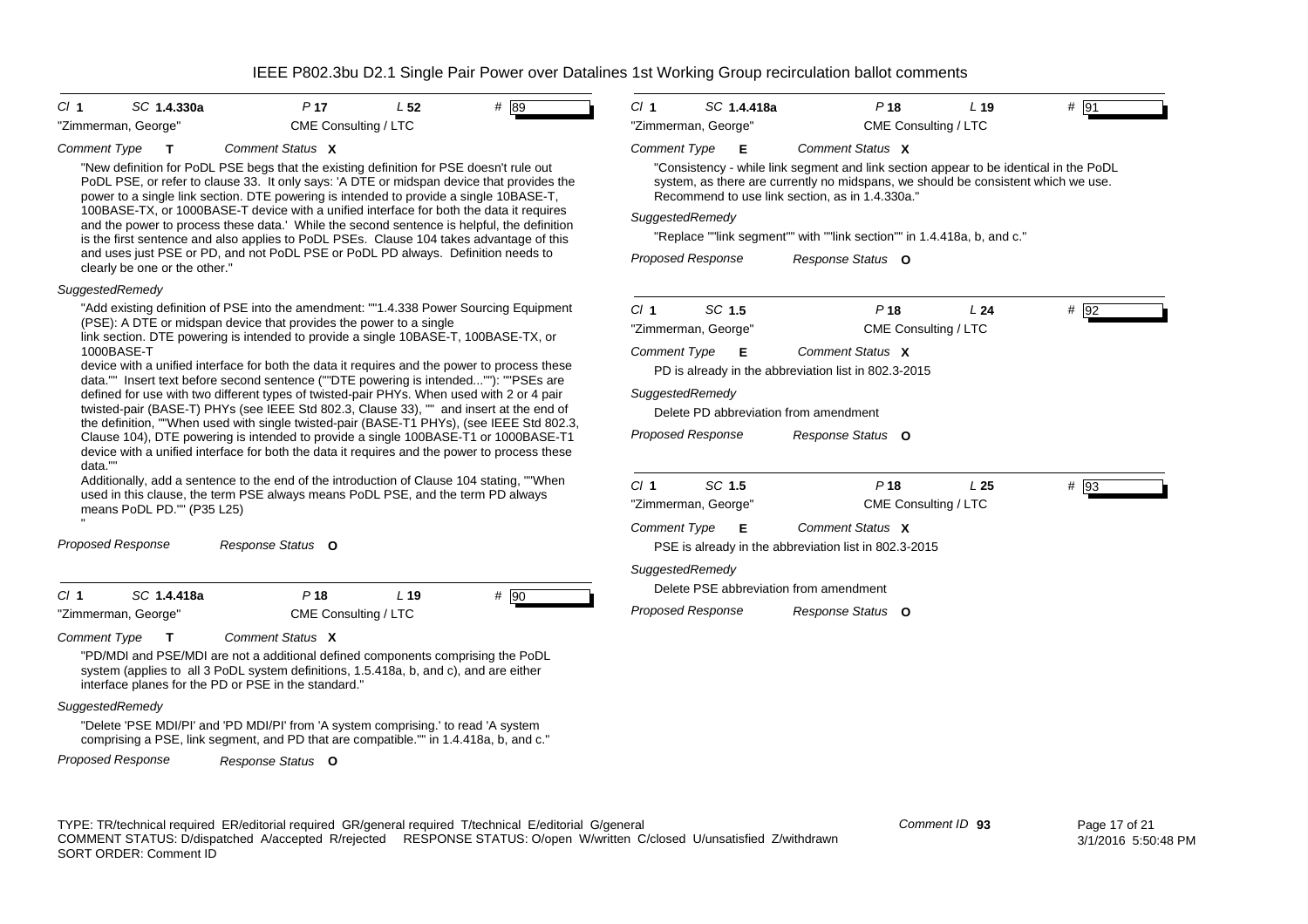| $Cl$ 30                                                                                                    | SC 30.15.1.1.7                                                                                                                                                              | P25                  | $L$ 16 | $#$ 94                                                                                   | $CI$ 45             | SC 45                    | P29                                                                                                                                                                                 | $L_6$           | # 97   |
|------------------------------------------------------------------------------------------------------------|-----------------------------------------------------------------------------------------------------------------------------------------------------------------------------|----------------------|--------|------------------------------------------------------------------------------------------|---------------------|--------------------------|-------------------------------------------------------------------------------------------------------------------------------------------------------------------------------------|-----------------|--------|
|                                                                                                            | "Zimmerman, George"                                                                                                                                                         | CME Consulting / LTC |        |                                                                                          |                     | "Zimmerman, George"      | CME Consulting / LTC                                                                                                                                                                |                 |        |
| Comment Type                                                                                               | $\mathbf{T}$                                                                                                                                                                | Comment Status X     |        |                                                                                          | <b>Comment Type</b> | Е                        | Comment Status X                                                                                                                                                                    |                 |        |
|                                                                                                            | "There is no transition from DETECTION to RESTART. Should be from<br>DETECTION_EVAL, which indicates mr_invalid_signature was set."                                         |                      |        |                                                                                          |                     |                          | "Editing instruction incorrectly formed: ""Insert row to add Power Unit Registers to Table 45-<br>1 as changed by P802.3bn as shown (unchanged rows                                 |                 |        |
| SuggestedRemedy                                                                                            |                                                                                                                                                                             |                      |        |                                                                                          |                     |                          | not shown):"" should be ""Insert row to add Power Unit Registers to Table 45-1 (as                                                                                                  |                 |        |
|                                                                                                            | Change DETECTION to DETECTION_EVAL                                                                                                                                          |                      |        |                                                                                          |                     |                          | modified by IEEE Std 802.3bn-201x) directly above reserved row, and adjust reserved row<br>as follows (unchanged rows not shown):"""                                                |                 |        |
|                                                                                                            | <b>Proposed Response</b>                                                                                                                                                    | Response Status O    |        |                                                                                          | SuggestedRemedy     |                          |                                                                                                                                                                                     |                 |        |
|                                                                                                            |                                                                                                                                                                             |                      |        |                                                                                          |                     | see comment              |                                                                                                                                                                                     |                 |        |
|                                                                                                            |                                                                                                                                                                             |                      |        |                                                                                          |                     | <b>Proposed Response</b> | Response Status O                                                                                                                                                                   |                 |        |
| $CI$ 30                                                                                                    | SC 30.15.1.1.8                                                                                                                                                              | P <sub>25</sub>      | L31    | # $\overline{95}$                                                                        |                     |                          |                                                                                                                                                                                     |                 |        |
|                                                                                                            | "Zimmerman, George"                                                                                                                                                         | CME Consulting / LTC |        |                                                                                          |                     |                          |                                                                                                                                                                                     |                 |        |
| Comment Type                                                                                               | Т                                                                                                                                                                           | Comment Status X     |        |                                                                                          | $CI$ 45             | SC 45.2                  | P29                                                                                                                                                                                 | L <sub>18</sub> | # 98   |
|                                                                                                            | directly from the state CLASSIFICATION to the state RESTART due to the pi detecting<br>variable being asserted false and the pi_sleeping variable being asserted true these |                      |        |                                                                                          |                     | "Zimmerman, George"      | CME Consulting / LTC                                                                                                                                                                |                 |        |
|                                                                                                            | variables are set whenever the RESTART state is entered. The transition is indicated by                                                                                     |                      |        |                                                                                          | <b>Comment Type</b> | <b>ER</b>                | Comment Status X                                                                                                                                                                    |                 |        |
|                                                                                                            | tclass timer done.                                                                                                                                                          |                      |        |                                                                                          |                     |                          | "Table 45-2, edit changing power unit MMD to address 13 from comment 323 needs to be                                                                                                |                 |        |
| SuggestedRemedy                                                                                            |                                                                                                                                                                             |                      |        |                                                                                          |                     |                          | reflected here, changing the address from m.5.12 to m.5.13."                                                                                                                        |                 |        |
|                                                                                                            | "Change ""due to the pi_detecting variable being asserted false and the pi_sleeping<br>variable being asserted true"" to ""due to tclass_timer_done being asserted true""   |                      |        |                                                                                          | SuggestedRemedy     |                          |                                                                                                                                                                                     |                 |        |
|                                                                                                            |                                                                                                                                                                             |                      |        |                                                                                          |                     |                          | "Change editing instruction to read ""Change Table 45-2 (as modified by IEEE Std 802.3bn-<br>201X) to update reserved row and insert row to add Power Unit Registers in Table 45-2, |                 |        |
|                                                                                                            | <b>Proposed Response</b>                                                                                                                                                    | Response Status O    |        |                                                                                          | below               |                          |                                                                                                                                                                                     |                 |        |
|                                                                                                            |                                                                                                                                                                             |                      |        |                                                                                          |                     |                          | reserved row for m.5.15:13 and immediately above row for register m.5.12 (inserted by<br>IEEE Std 802.3bn-201X) (unchanged rows not shown):"", and change reserved row edit to      |                 |        |
| $Cl$ 30                                                                                                    | SC 30.15.1.1.9                                                                                                                                                              | P <sub>25</sub>      | $L$ 49 | # 96                                                                                     |                     |                          | show change from m.5.15:13 to m.5.15:14, and change inserted row for ""m.5.12"" to read                                                                                             |                 |        |
|                                                                                                            | "Zimmerman, George"                                                                                                                                                         | CME Consulting / LTC |        |                                                                                          | ""m.5.13"""         |                          |                                                                                                                                                                                     |                 |        |
| <b>Comment Type</b>                                                                                        | ER                                                                                                                                                                          | Comment Status X     |        |                                                                                          |                     | <b>Proposed Response</b> | Response Status O                                                                                                                                                                   |                 |        |
|                                                                                                            | "logic sense of the variable is reversed. ""power_not_available variable being true."" -                                                                                    |                      |        |                                                                                          |                     |                          |                                                                                                                                                                                     |                 |        |
|                                                                                                            | variable is actually power_available, and the referenced transition occurs when it is false."                                                                               |                      |        |                                                                                          | $Cl$ 45             | SC 45.2.7b               | P30                                                                                                                                                                                 | L <sub>2</sub>  | $#$ 99 |
| SuggestedRemedy                                                                                            |                                                                                                                                                                             |                      |        |                                                                                          |                     | "Zimmerman, George"      | CME Consulting / LTC                                                                                                                                                                |                 |        |
|                                                                                                            | "Change ""power not available variable being true"" in BEHAVIOUR DEFINED AS of                                                                                              |                      |        |                                                                                          | <b>Comment Type</b> | Е                        | Comment Status X                                                                                                                                                                    |                 |        |
| 30.15.1.1.9 to ""power_available variable being false."""<br><b>Proposed Response</b><br>Response Status O |                                                                                                                                                                             |                      |        | "Editing instruction incorrectly formed: ""added by P802.3bn."", should be ""inserted by |                     |                          |                                                                                                                                                                                     |                 |        |
|                                                                                                            |                                                                                                                                                                             |                      |        |                                                                                          |                     | IEEE Std 802.3bn-201X."" |                                                                                                                                                                                     |                 |        |
|                                                                                                            |                                                                                                                                                                             |                      |        |                                                                                          | SuggestedRemedy     |                          |                                                                                                                                                                                     |                 |        |
|                                                                                                            |                                                                                                                                                                             |                      |        |                                                                                          |                     | see comment              |                                                                                                                                                                                     |                 |        |
|                                                                                                            |                                                                                                                                                                             |                      |        |                                                                                          |                     | <b>Proposed Response</b> | Response Status O                                                                                                                                                                   |                 |        |
|                                                                                                            |                                                                                                                                                                             |                      |        |                                                                                          |                     |                          |                                                                                                                                                                                     |                 |        |
|                                                                                                            |                                                                                                                                                                             |                      |        |                                                                                          |                     |                          |                                                                                                                                                                                     |                 |        |
|                                                                                                            |                                                                                                                                                                             |                      |        |                                                                                          |                     |                          |                                                                                                                                                                                     |                 |        |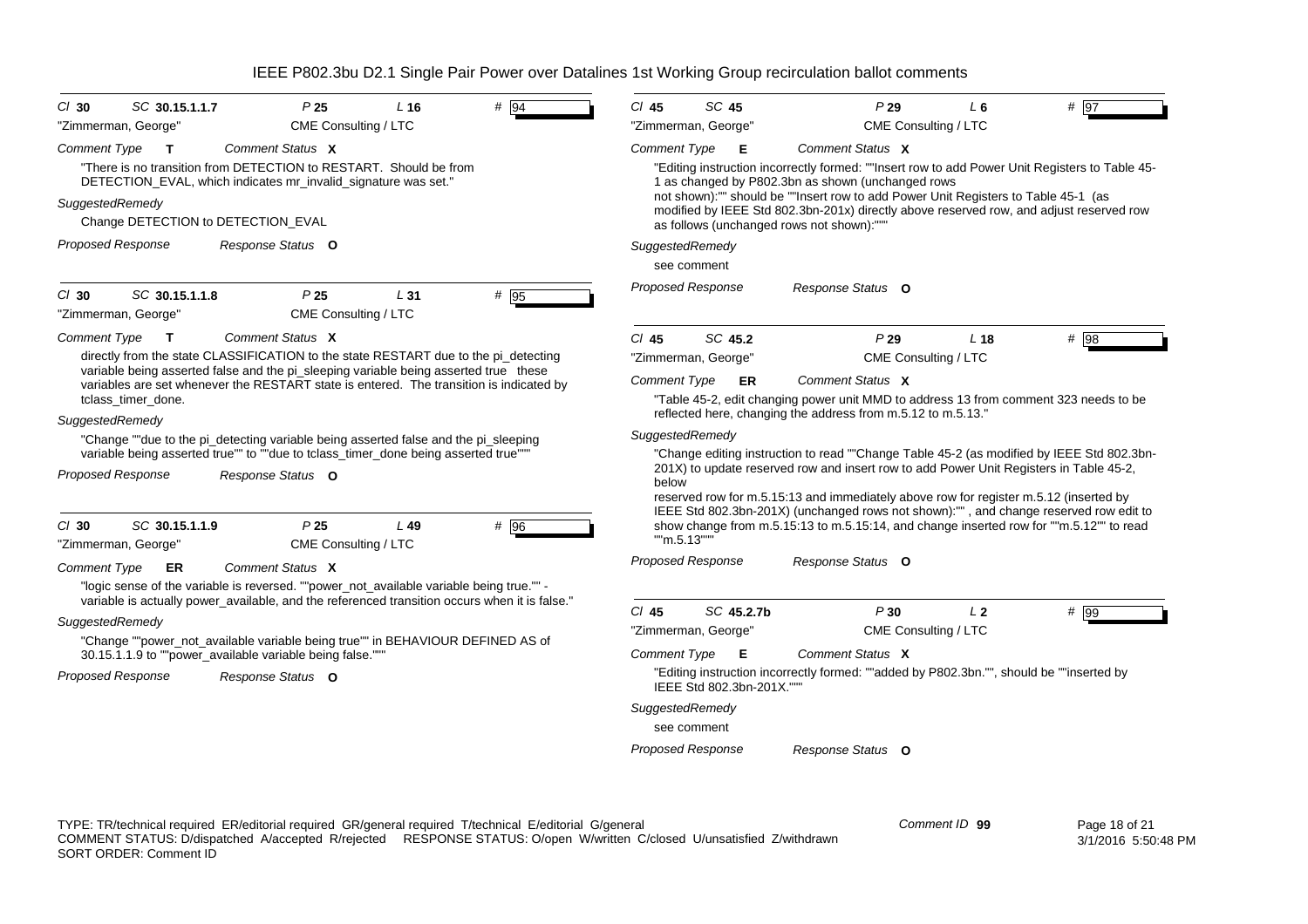| SC 45.2.7b<br>P30<br>$CI$ 45<br>L 4                                                                                                                                                                                                                                                                   | SC 45.2.7b.2.1<br>$CI$ 45<br>P31<br>$L$ 48                                                                                                                                                                                                                                                                                                                 |
|-------------------------------------------------------------------------------------------------------------------------------------------------------------------------------------------------------------------------------------------------------------------------------------------------------|------------------------------------------------------------------------------------------------------------------------------------------------------------------------------------------------------------------------------------------------------------------------------------------------------------------------------------------------------------|
| # 100<br>"Zimmerman, George"<br>CME Consulting / LTC                                                                                                                                                                                                                                                  | # 103<br>"Zimmerman, George"<br>CME Consulting / LTC                                                                                                                                                                                                                                                                                                       |
| Comment Status X<br><b>Comment Type</b><br>Е                                                                                                                                                                                                                                                          | Comment Status X<br><b>Comment Type</b><br>$\mathbf{T}$                                                                                                                                                                                                                                                                                                    |
| "more than just table 45-211d are inserted by IEEE P802.3bg, bz, and bn; actually, IEEE<br>Std. 802.3bn inserts Tables 45-211a through g, hence the numbering is correct, but the<br>editor's note is incorrect, and the editor's note is redundant with the editing instruction."<br>SuggestedRemedy | "The Power Removed bit as redefined is now duplicative of the overload bit. The overload<br>bit more correctly states the fault. 30.15.1.1.9 relies on this bit to count power being<br>denied because power_not_available is true. (variable is actually power_available, and it<br>transitions when it is false - see comment on 30.15.1.1.9)."          |
| Delete editor's note                                                                                                                                                                                                                                                                                  | SuggestedRemedy                                                                                                                                                                                                                                                                                                                                            |
| <b>Proposed Response</b><br>Response Status O                                                                                                                                                                                                                                                         | "Change bit name from ""Power Removed"" to ""Power Denied"" in title of 45.2.7b.2.1 and<br>Table 45-211. Change description in Table 45-211 of bit 13.1.15 to ""1=Power has been<br>denied due to power not available 0= Power has not been denied due to power not<br>available"" Change second sentence of 45.2.7b.2.1 from ""when the PSE state diagram |
| # 101<br>SC 45.2.7b.1.1<br>P30<br>$CI$ 45<br>L <sub>42</sub><br>"Zimmerman, George"<br>CME Consulting / LTC                                                                                                                                                                                           | (see Figure 104-4) enters the state OVERLOAD."" to ""when power_available transitions<br>from TRUE to FALSE.""                                                                                                                                                                                                                                             |
| Comment Status X<br><b>Comment Type</b><br>Е<br>"Enable power classification is bit 13.0.1, not 13.0.2, title and text are incorrect (3)<br>instances)"                                                                                                                                               | <b>Proposed Response</b><br>Response Status O                                                                                                                                                                                                                                                                                                              |
| SuggestedRemedy<br>Change 13.0.2 to 13.0.1 in title of 45.2.7b.1.1 and 2 instances in the text.                                                                                                                                                                                                       | # $ 104$<br>$Cl$ 45<br>SC 45.2.7b.2.3<br>P32<br>$L$ 10<br>"Zimmerman, George"<br>CME Consulting / LTC                                                                                                                                                                                                                                                      |
| <b>Proposed Response</b><br>Response Status O                                                                                                                                                                                                                                                         | Comment Status X<br><b>Comment Type</b><br>$\mathbf T$<br>"As defined, Latching High, the Invalid Signature bit will always be set on entry to the state<br>machine and will latch high. To be meaningful, it will always require two reads. This seems<br>unreasonable. (related to unsatisfied comment 333)"                                             |
| SC 45.2.7b.1.2<br>P30<br>L49<br># $102$<br>$CI$ 45<br>CME Consulting / LTC<br>"Zimmerman, George"                                                                                                                                                                                                     | SuggestedRemedy<br>"Change ""This bit shall be set to                                                                                                                                                                                                                                                                                                      |
| Comment Status X<br><b>Comment Type</b><br>Е<br>"PSE Enable bit is 13.0.0, not 13.0.1 as in the text."                                                                                                                                                                                                | one when the PSE detection state diagram (see Figure 104-5) enters the state<br>IDLE_DETECT."" to read ""This bit maps to the state variable mr_invalid_signature, and<br>latches high when mr_invalid_signature transitions from FALSE to TRUE.""                                                                                                         |
| SuggestedRemedy<br>Change 13.0.1 to 13.0.0 (2 instances)                                                                                                                                                                                                                                              | <b>Proposed Response</b><br>Response Status O                                                                                                                                                                                                                                                                                                              |
| Proposed Response<br>Response Status O                                                                                                                                                                                                                                                                |                                                                                                                                                                                                                                                                                                                                                            |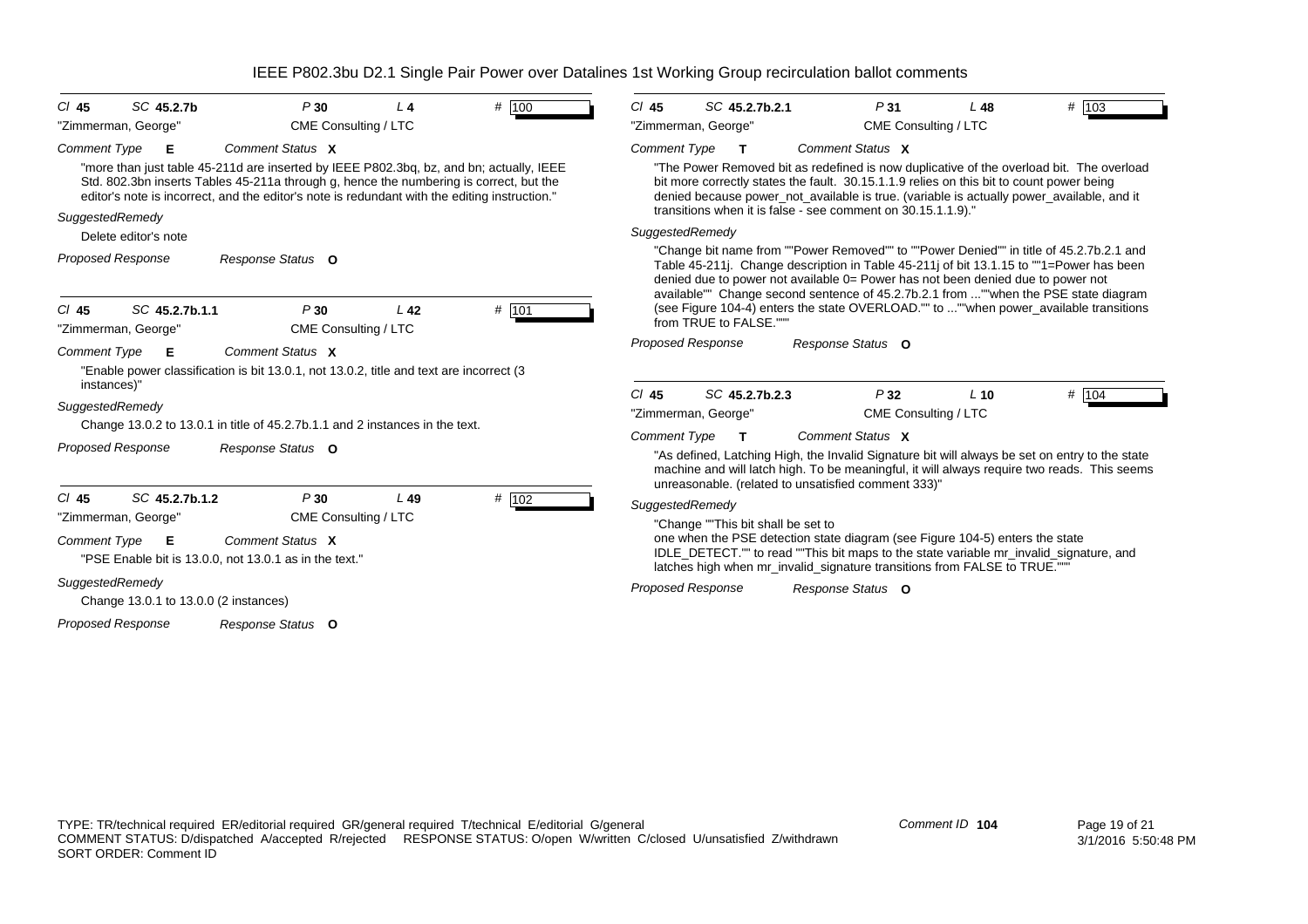| SC 45.2.7b.2.4<br># 105<br>P32<br>L <sub>17</sub><br>$CI$ 45<br>"Zimmerman, George"<br>CME Consulting / LTC                                                                                                                                                                                                                                                                                                                                       | # 108<br>$CI$ 104<br>SC 104.3.6<br>$P$ 46<br>L23<br>"Zimmerman, George"                                                                                                                                                                                                                                                          |
|---------------------------------------------------------------------------------------------------------------------------------------------------------------------------------------------------------------------------------------------------------------------------------------------------------------------------------------------------------------------------------------------------------------------------------------------------|----------------------------------------------------------------------------------------------------------------------------------------------------------------------------------------------------------------------------------------------------------------------------------------------------------------------------------|
| Comment Status X<br><b>Comment Type</b><br><b>TR</b>                                                                                                                                                                                                                                                                                                                                                                                              | <b>Comment Type</b><br>Comment Status X<br><b>TR</b><br>unsatisfied                                                                                                                                                                                                                                                              |
| "Pile on to unsatisfied comment 333: MDIO registers affected by SD's should clearly be<br>tied to a variable in the SD and not set/reset by a state transition as in ""shall be set to one<br>when the PSE state diagram (Figure 104-4) transitions directly from the state<br>CLASSIFICATION EVAL to RESTART"" This issue exists for the following bit definitions;                                                                              | "Power feeding ripple and noise are defined as a function of frequency, but the units are<br>specified as Vp-p, and no bandwidth for the measurmeent is defined. Need to specify what<br>filter bandwidth this Vpp is over. Same applies to item 3 in Table 104-6."<br>SuggestedRemedy                                           |
| 13.1.15, 13, 12, 11, 10, 9:7, 6:3, and 2:0. (bit 14 was fixed in D2.1)"                                                                                                                                                                                                                                                                                                                                                                           | We need to specify a measurement bandwidth for ripple. What is it? Commentor did not                                                                                                                                                                                                                                             |
| SuggestedRemedy                                                                                                                                                                                                                                                                                                                                                                                                                                   | accept rejection in order to keep this open for the next meeting cycle so it can be                                                                                                                                                                                                                                              |
| "See presentation (GZ1) for resolving comment 333, and providing detailed text of remedy,<br>proposing realignment of states (in both 45.2.7b.2 and 30.15.1.1.3) and linking status bits<br>to variables used in the state machine."                                                                                                                                                                                                              | addressed with a proposal from the editor and or members of the group.<br><b>Proposed Response</b><br>Response Status O                                                                                                                                                                                                          |
| <b>Proposed Response</b><br>Response Status O                                                                                                                                                                                                                                                                                                                                                                                                     |                                                                                                                                                                                                                                                                                                                                  |
|                                                                                                                                                                                                                                                                                                                                                                                                                                                   | SC 104.7.4.4<br>$Cl$ 104<br>P64<br>L26<br># $109$                                                                                                                                                                                                                                                                                |
| # 106<br>$CI$ 45<br>SC 45.2.7b.2.9<br>P32<br>L <sub>52</sub>                                                                                                                                                                                                                                                                                                                                                                                      | CME Consulting / LTC<br>"Zimmerman, George"                                                                                                                                                                                                                                                                                      |
| CME Consulting / LTC<br>"Zimmerman, George"                                                                                                                                                                                                                                                                                                                                                                                                       | Comment Status X<br><b>Comment Type</b><br>Е                                                                                                                                                                                                                                                                                     |
| Comment Status X<br><b>Comment Type</b><br>TR<br>"Only states 000 (DISABLED), 010 (POWER_ON), 011 (searching), 100 (error/overload),<br>101 (idle) and 001 (""other"") are listed in the text, contrary to the Table 45-211j, which also<br>lists sleeping as 001, and considers 101 as reserved. There is no code for ""other"""<br>SuggestedRemedy<br>"See presentation (GZ1) for resolving comment 333, and providing detailed text of remedy, | "an CRC-8 field could be any. Need to point to 104.7.4.5, since this sentence (line 26) is<br>where the requirement is, and there aren't any in 104.7.4.5, just definitions."<br>SuggestedRemedy<br>"Change ""an CRC-8 field"" to ""an CRC8 field as specified in 104.7.4.5."""<br><b>Proposed Response</b><br>Response Status O |
| proposing realignment of states (in both 45.2.7b.2 and 30.15.1.1.3) and linking status bits<br>to variables used in the state machine."                                                                                                                                                                                                                                                                                                           |                                                                                                                                                                                                                                                                                                                                  |
| Proposed Response<br>Response Status O                                                                                                                                                                                                                                                                                                                                                                                                            | $Cl$ 104<br>SC 104.7.4.4<br>P65<br># 110<br>L <sub>1</sub><br>CME Consulting / LTC<br>"Zimmerman, George"                                                                                                                                                                                                                        |
|                                                                                                                                                                                                                                                                                                                                                                                                                                                   | <b>Comment Type</b><br>Comment Status X<br>Е                                                                                                                                                                                                                                                                                     |
| # 107<br>SC 45.5.3.13b<br>P33<br>L <sub>51</sub><br>$CI$ 45<br>CME Consulting / LTC<br>"Zimmerman, George"                                                                                                                                                                                                                                                                                                                                        | "Table 104-8 interrupts the discussion of CRC8, and should be before it."<br>SuggestedRemedy<br>Beat on frame and make Table 104-8 occur prior to or after the defining text in 104.7.4.4                                                                                                                                        |
| Comment Status X<br><b>Comment Type</b><br>Е<br>"Malformed editing instruction ""Insert 45.5.3.13b after 45.5.3.13b as shown below""                                                                                                                                                                                                                                                                                                              | <b>Proposed Response</b><br>Response Status O                                                                                                                                                                                                                                                                                    |
| SuggestedRemedy<br>"Change to ""Insert 45.5.3.13b after 45.5.3.13a (inserted by IEEE Std 802.3bn-201X) as<br>follows:"                                                                                                                                                                                                                                                                                                                            |                                                                                                                                                                                                                                                                                                                                  |
| Proposed Response<br>Response Status O                                                                                                                                                                                                                                                                                                                                                                                                            |                                                                                                                                                                                                                                                                                                                                  |
|                                                                                                                                                                                                                                                                                                                                                                                                                                                   |                                                                                                                                                                                                                                                                                                                                  |